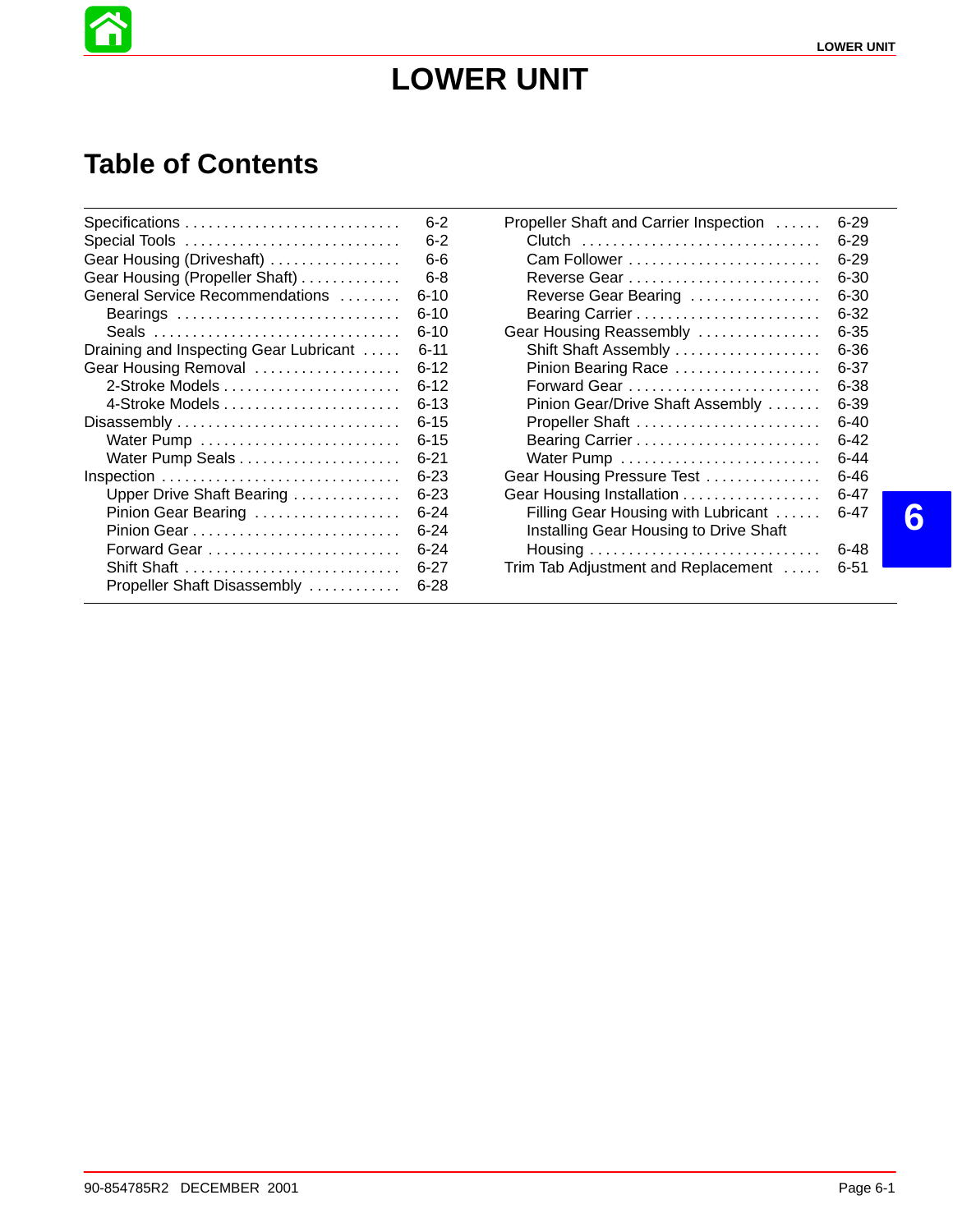

## **Specifications**

|                | <b>Gear Ratio</b>            | 2.42:1                             |
|----------------|------------------------------|------------------------------------|
|                | <b>Gearcase Capacity</b>     | 14.9 fl. oz. (440 mL)              |
|                | <b>Lubricant Type</b>        | Quicksilver Premium Gear Lubricant |
|                | <b>Forward Gear</b>          | 29 Spiral/Bevel                    |
| <b>GEAR</b>    | <b>Number of Teeth</b>       |                                    |
| <b>HOUSING</b> | <b>Pinion Gear</b>           | 12 Spiral/Bevel                    |
|                | <b>Number of Teeth</b>       | $0.025$ in. $(0.64$ mm)            |
| (2.42:1)       | <b>Pinion Height</b>         | No Adjustment                      |
|                | <b>Forward Gear Backlash</b> |                                    |
|                | <b>Water Pressure</b>        | $2 - 4$ PSI @ 800 rpm              |
|                | @ Idle                       | 12-17 PSI @ 6000 rpm               |
|                | @ WOT                        |                                    |

**NOTE:** Before filling gear case, apply 10-12 PSI of air pressure at the vent hole. Pressure should not drop for 5 minutes while alternately applying a 2-3 pound force to the top of the shift shaft in the fore and aft direction.

## **Special Tools**

1. Bearing 31-85560



2. Driver 91-13779

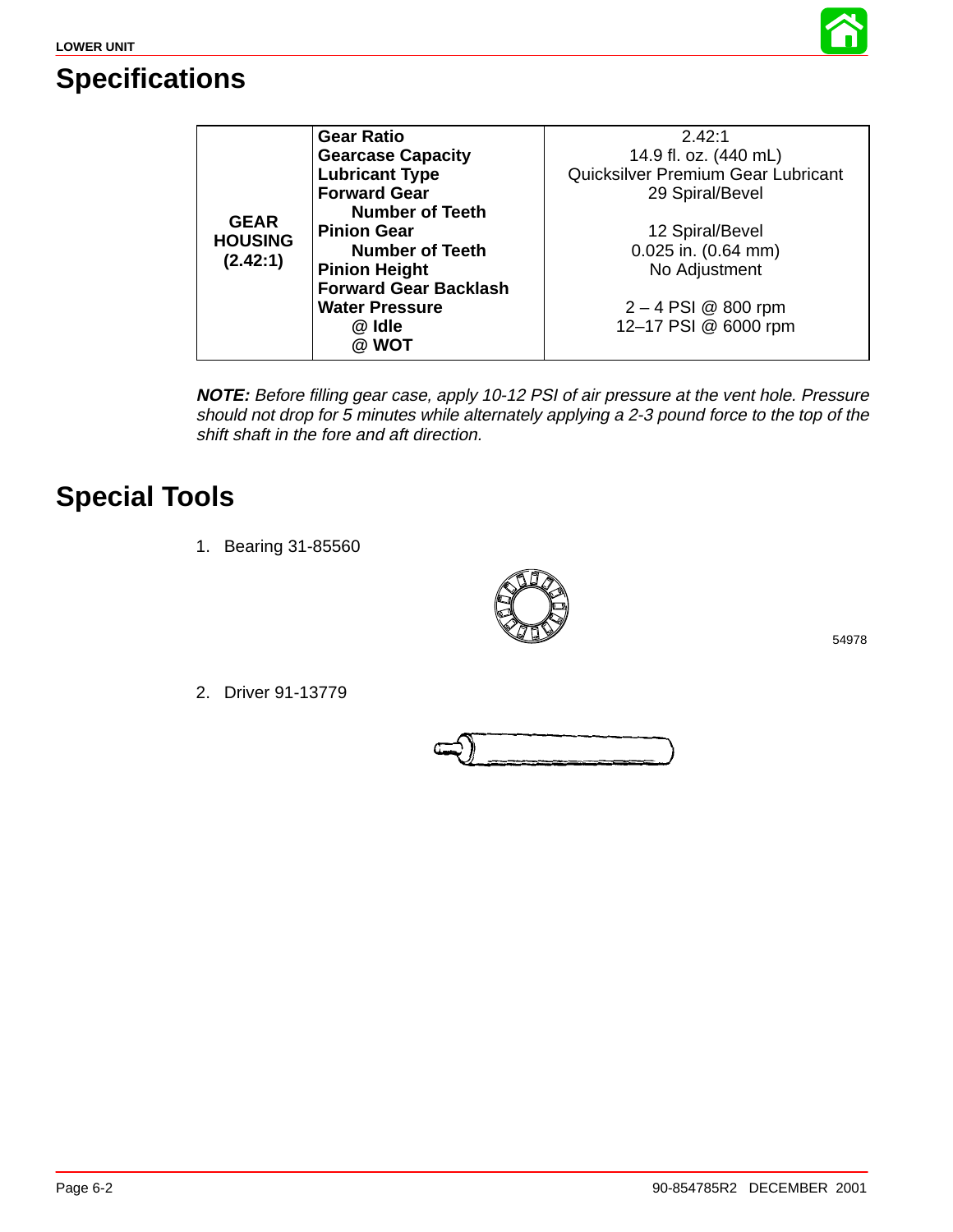- 3. Bearing Puller & Installation Tool 91-31229A7
	- a. Nut 11-24156



b. Washer (2) 12-34961



c. Plate 91-29310



d. Shaft 91-31229



4. Bearing Puller Tool 91-27780



5. Mandrel 91-36571



6. Universal Puller Plate 91-37241

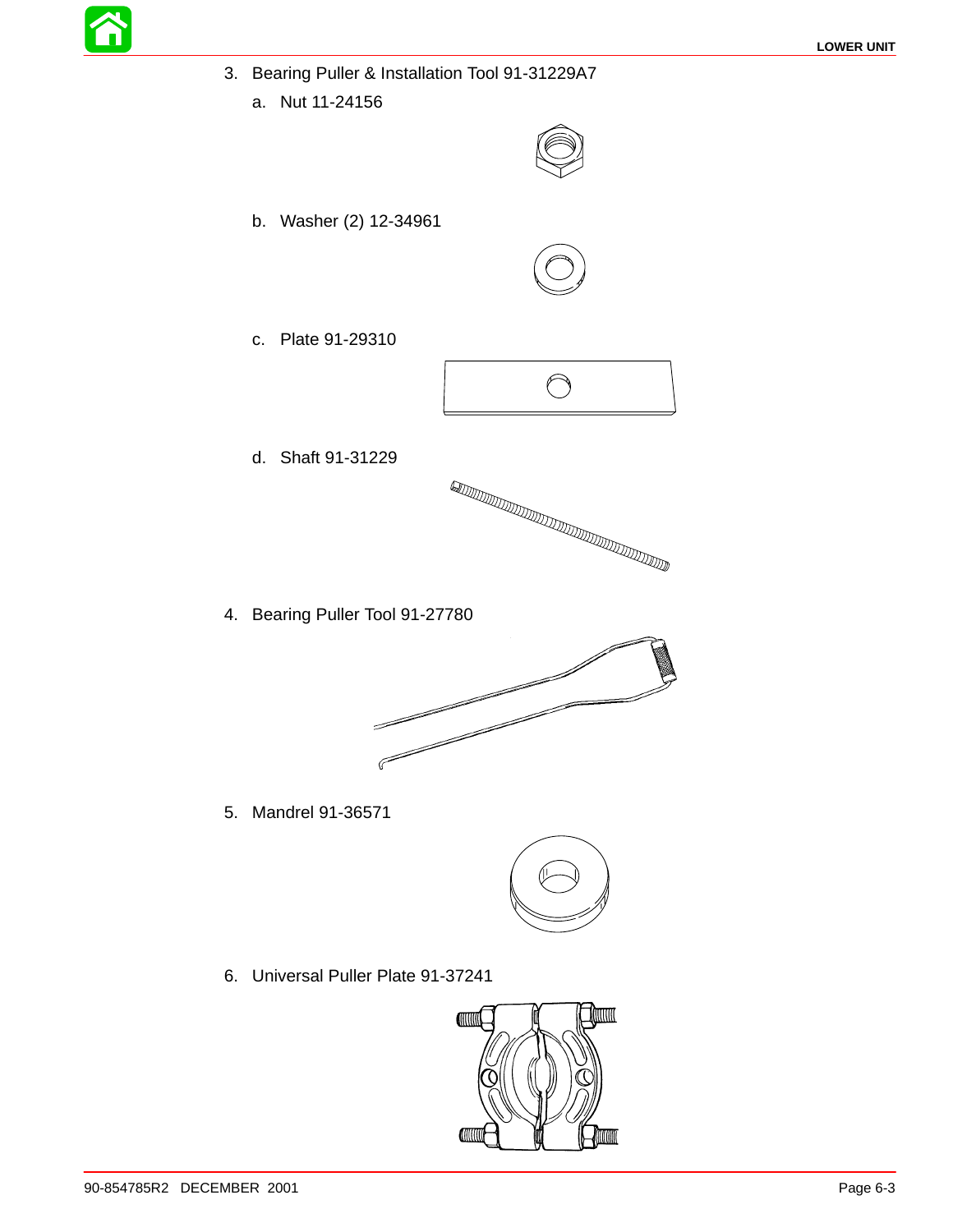<span id="page-3-0"></span>7. Driver Head 91-37312



8. Driver 91-817011



51043

9. Driver Rod 91-37323



- 10. Drive Shaft Holding Tool
	- a. 2-stroke models 91-825196
	- b. 4-stroke models 91-83180M



11. Mandrel 91-825197

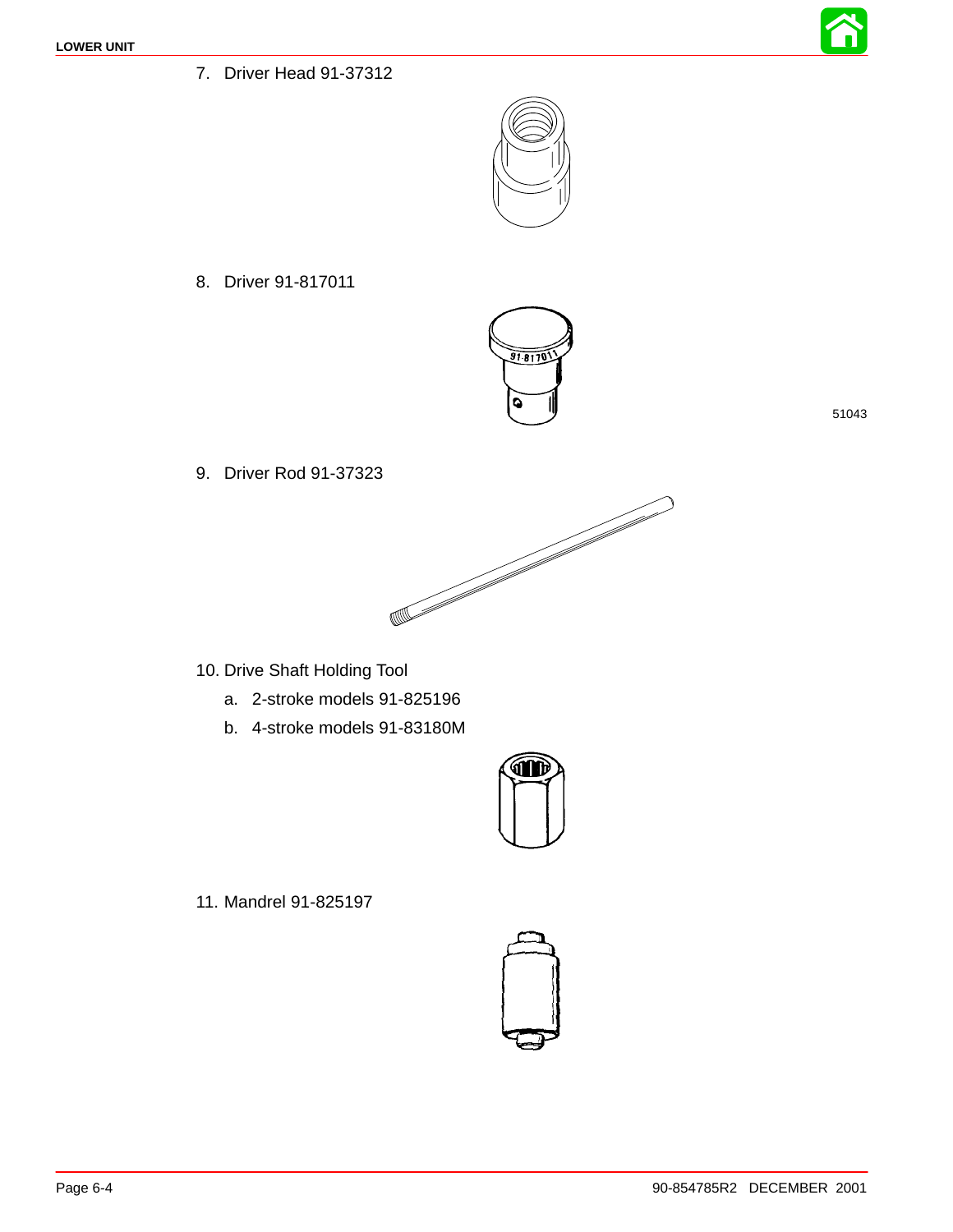



51043

13. Mandrel 91-825198



14. Pilot 91-825199



15. Spring Hook 91-825200A1



16. Driver 91-826872



17. Leakage Tester FT8950

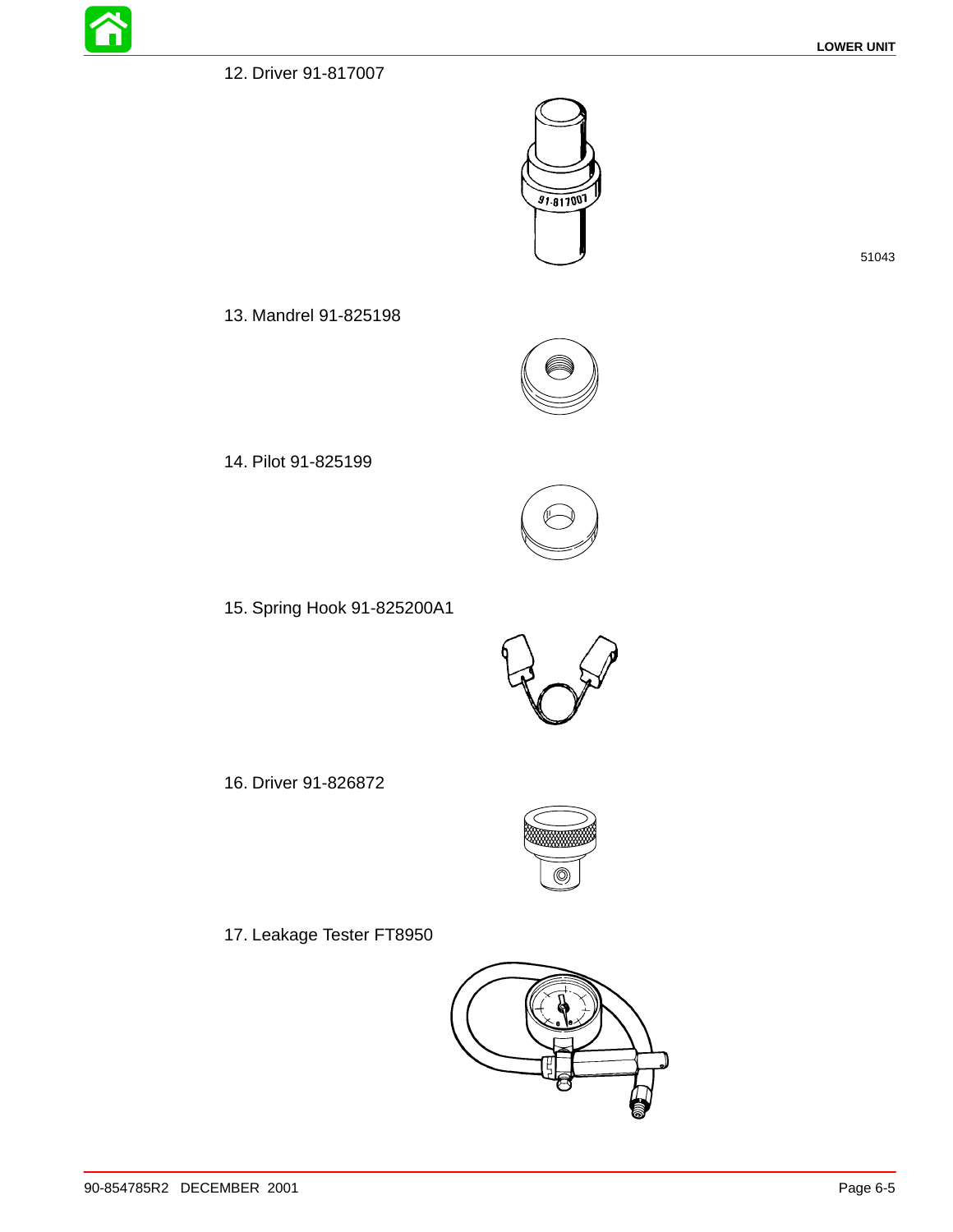

# **GEAR HOUSING (Driveshaft) (2.42:1 Gear Ratio)**

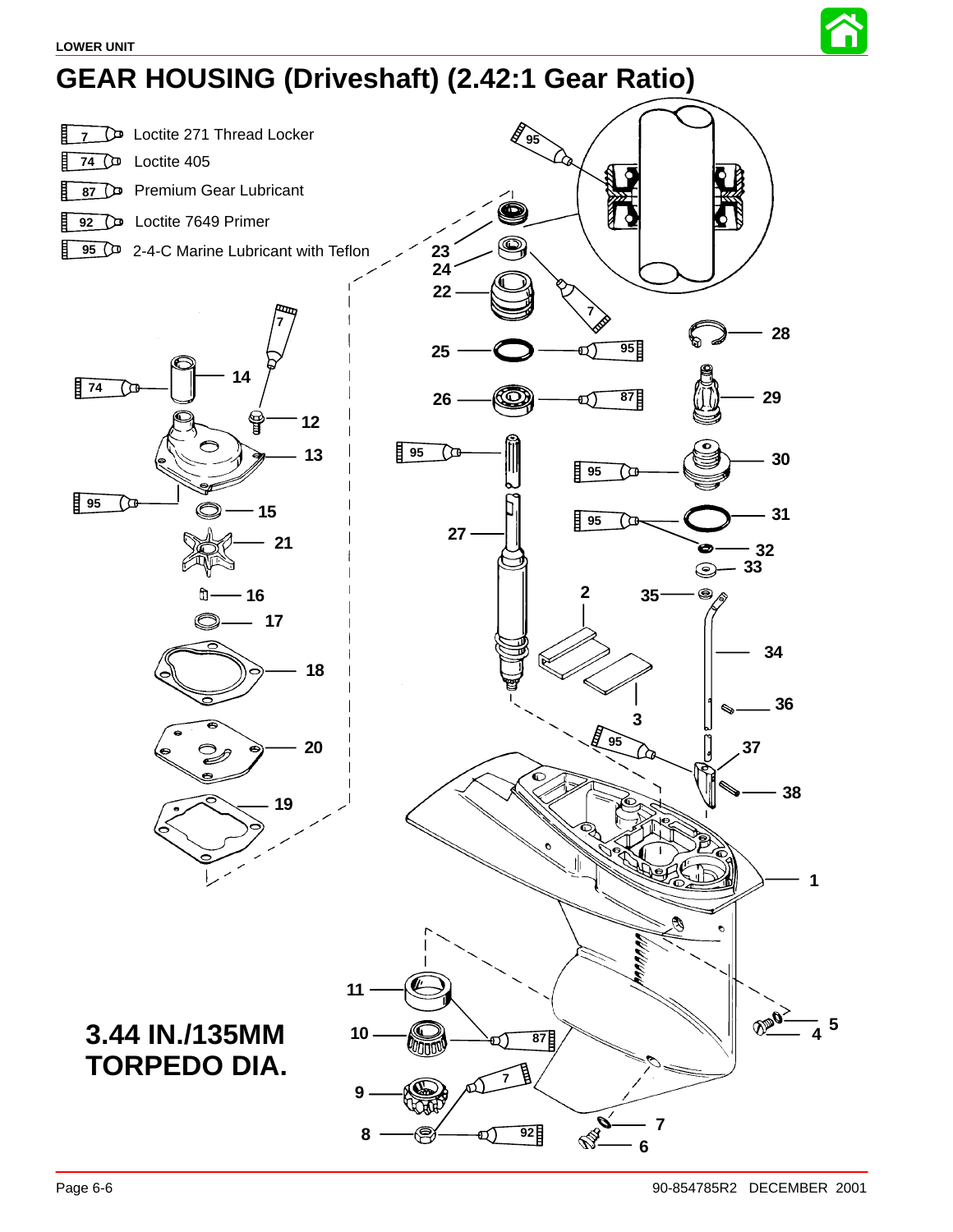

# **GEAR HOUSING (Driveshaft) (2.42:1 Gear Ratio)**

| REF.              |                |                                              |         | <b>TORQUE</b> |                |
|-------------------|----------------|----------------------------------------------|---------|---------------|----------------|
| NO.               | QTY.           | <b>DESCRIPTION</b>                           | Ib. in. | Ib. ft.       | N·m            |
| $\qquad \qquad -$ | $\mathbf{1}$   | <b>GEAR HOUSING (SHORT) (BLACK)</b>          |         |               |                |
| $\qquad \qquad -$ | 1              | <b>GEAR HOUSING (SHORT) (GRAY)</b>           |         |               |                |
|                   | 1              | <b>GEAR HOUSING (LONG) (BLACK)</b>           |         |               |                |
|                   | 1              | <b>GEAR HOUSING (LONG) (GRAY)</b>            |         |               |                |
| 1                 | 1              | <b>GEAR HOUSING (BASIC) (BLACK)</b>          |         |               |                |
|                   | 1              | <b>GEAR HOUSING (BASIC) (GRAY)</b>           |         |               |                |
| $\overline{2}$    | 1              | <b>SEAL/PLATE KIT</b>                        |         |               |                |
| 3                 | 1              | PLATE (Part Of Ref #2)                       |         |               |                |
| $\overline{4}$    | 1              | SCREW (.375-16 x .25)                        | 60      |               | $\overline{7}$ |
| 5                 | 1              | WASHER-Sealing                               |         |               |                |
| 6                 | 1              | <b>DRAIN SCREW (MAGNETIC)</b>                | 60      |               | $\overline{7}$ |
| $\overline{7}$    | 1              | WASHER-Sealing                               |         |               |                |
| 8                 | 1              | <b>NUT</b>                                   |         | 50            | 68             |
| 9                 | 1              | PINION GEAR (12 TEETH) (Part of 43-833000A2) |         |               |                |
| 10                | 1              | <b>BEARING ASSEMBLY-Roller</b>               |         |               |                |
| 11                | 1              | CUP (Part Of Ref #10)                        |         |               |                |
| 12                | $\overline{4}$ | SCREW (M6 x 16)                              | 60      |               | $\overline{7}$ |
| 13                | 1              | WATER PUMP ASSEMBLY                          |         |               |                |
| 14                | 1              | SEAL-Water Tube (SHORT - 1-3/4)              |         |               |                |
|                   | 1              | SEAL-Water Tube (LONG - 2-1/4)               |         |               |                |
| 15                | 1              | <b>WASHER</b>                                |         |               |                |
| 16                | 1              | <b>KEY</b>                                   |         |               |                |
| 17                | $\mathbf 1$    | <b>WASHER</b>                                |         |               |                |
| 18                | 1              | <b>GASKET</b>                                |         |               |                |
| 19                | 1              | <b>GASKET (LOWER)</b>                        |         |               |                |
| 20                | 1              | <b>FACE PLATE</b>                            |         |               |                |
| 21                | 1              | <b>IMPELLER</b>                              |         |               |                |
| 22                | 1              | WATER PUMP BASE ASSEMBLY                     |         |               |                |
| 23                | $\mathbf 1$    | SEAL-Oil                                     |         |               |                |
| 24                | $\mathbf 1$    | SEAL-Oil                                     |         |               |                |
| 25                | $\mathbf 1$    | O RING                                       |         |               |                |
| 26                | 1              | <b>BALL BEARING</b>                          |         |               |                |
| 27                | 1              | <b>DRIVESHAFT (SHORT)</b>                    |         |               |                |
|                   | 1              | <b>DRIVESHAFT (LONG)</b>                     |         |               |                |
| 28                | 1              | <b>CABLE TIE</b>                             |         |               |                |
| 29                | 1              | <b>BOOT-Shift Shaft</b>                      |         |               |                |
| 30                | 1              | <b>RETAINER-Shift Shaft</b>                  |         |               |                |
| 31                | 1              | O RING                                       |         |               |                |
| 32                | 1              | O RING                                       |         |               |                |
| 33                | 1              | <b>WASHER</b>                                |         |               |                |
| 34                | 1              | SHIFT SHAFT (SHORT)                          |         |               |                |
|                   | $\mathbf 1$    | SHIFT SHAFT (LONG)                           |         |               |                |
| 35                | 1              | <b>WASHER</b>                                |         |               |                |
| 36                | 1              | <b>ROLL PIN</b>                              |         |               |                |
| 37                | 1              | CAM-Shift                                    |         |               |                |
| 38                | 1              | <b>PIN</b>                                   |         |               |                |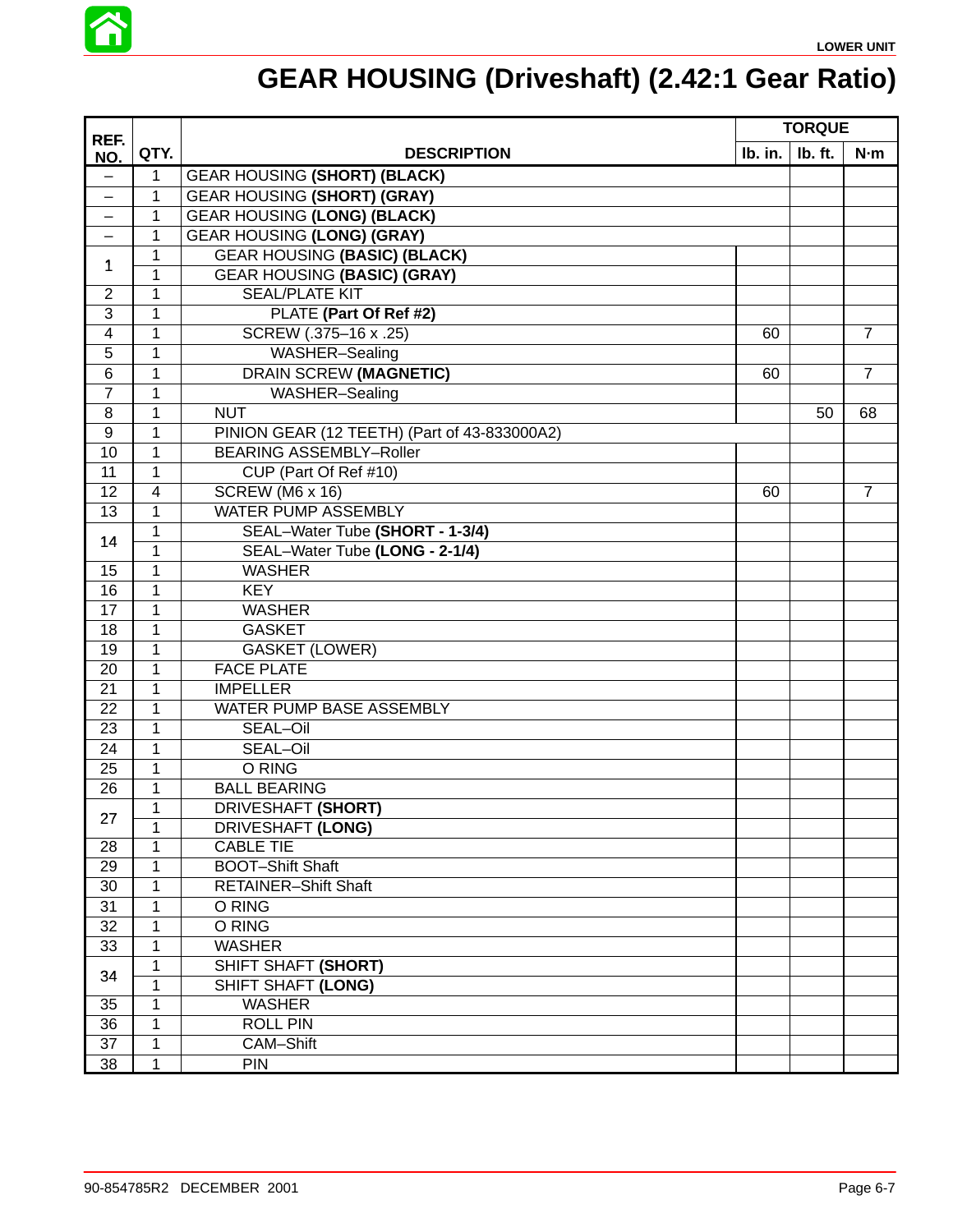



Loctite 271

 Premium Gear Lubricant【

**94** O<sup>D</sup> Anti-Corrosion Grease

**95** <sup>2-4-C</sup> Marine Lubricant with Teflon

谷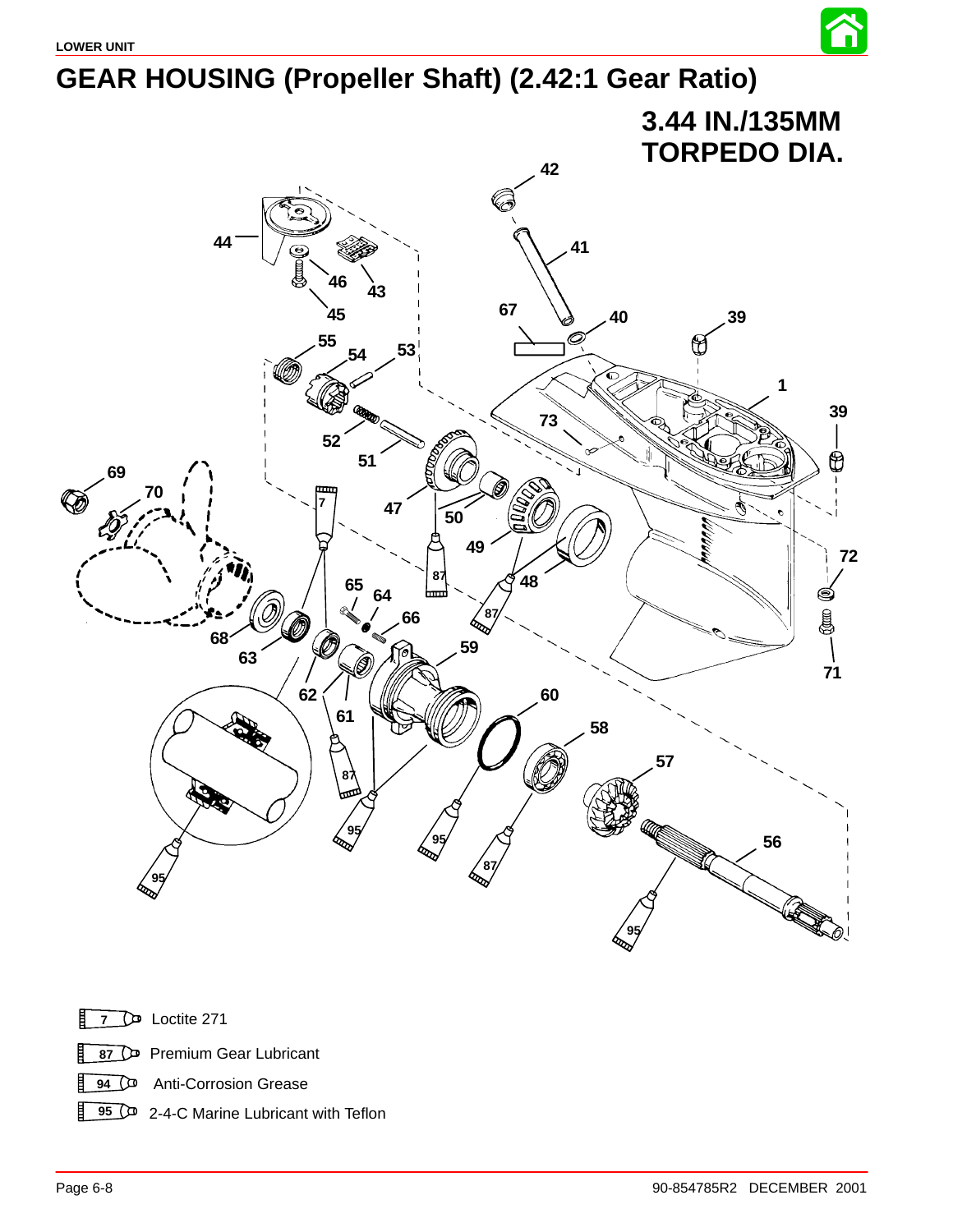

# **GEAR HOUSING (Propeller Shaft) (2.42:1 Gear Ratio)**

| REF.              |                |                                              |         | <b>TORQUE</b> |      |
|-------------------|----------------|----------------------------------------------|---------|---------------|------|
| NO.               | QTY.           | <b>DESCRIPTION</b>                           | Ib. in. | Ib. ft.       | N·m  |
| $\qquad \qquad -$ | 1              | <b>GEAR HOUSING (SHORT) (BLACK)</b>          |         |               |      |
|                   | 1              | <b>GEAR HOUSING (SHORT) (GRAY)</b>           |         |               |      |
|                   | 1              | <b>GEAR HOUSING (LONG) (BLACK)</b>           |         |               |      |
|                   | $\mathbf{1}$   | <b>GEAR HOUSING (LONG) (GRAY)</b>            |         |               |      |
|                   | 1              | <b>GEAR HOUSING (BASIC) (BLACK)</b>          |         |               |      |
| 1                 | $\mathbf{1}$   | <b>GEAR HOUSING (BASIC) (GRAY)</b>           |         |               |      |
| 39                | $\overline{2}$ | <b>DOWEL PIN</b>                             |         |               |      |
| 40                | 1              | <b>GASKET Water Tube</b>                     |         |               |      |
| 41                | 1              | <b>TUBE</b>                                  |         |               |      |
| 42                | 1              | PLUG-RUBBER                                  |         |               |      |
| 43                | 1              | <b>SCREEN-Water Inlet</b>                    |         |               |      |
| 44                | $\mathbf{1}$   | <b>TRIM TAB</b>                              |         |               |      |
| 45                | 1              | <b>SCREW (M8 x 20)</b>                       | 190     | 15.8          | 21.5 |
| 46                | 1              | <b>WASHER</b>                                |         |               |      |
| 47                | 1              | FORWARD GEAR ASSEMBLY (29 TEETH)             |         |               |      |
| $\overline{48}$   | $\mathbf{1}$   | ROLLER BEARING ASSY.                         |         |               |      |
| 49                | $\mathbf{1}$   | <b>CUP</b>                                   |         |               |      |
| 50                | 1              | <b>ROLLER BEARING</b>                        |         |               |      |
| 51                | 1              | FOLLOWER-Cam                                 |         |               |      |
| 52                | 1              | <b>SPRING</b>                                |         |               |      |
| $\overline{53}$   | $\mathbf{1}$   | PIN-Cross                                    |         |               |      |
| 54                | 1              | <b>CLUTCH</b>                                |         |               |      |
| 55                | 1              | <b>SPRING</b>                                |         |               |      |
| 56                | 1              | <b>PROPELLER SHAFT</b>                       |         |               |      |
| 57                | 1              | <b>REVERSE GEAR (29 TEETH)</b>               |         |               |      |
| 58                | $\mathbf{1}$   | <b>BALL BEARING</b>                          |         |               |      |
| 59                | 1              | <b>BEARING CARRIER</b>                       |         |               |      |
| 60                | 1              | O RING                                       |         |               |      |
| 61                | 1              | <b>NEEDLE BEARING</b>                        |         |               |      |
| 62                | 1              | <b>OIL SEAL</b>                              |         |               |      |
| 63                | $\mathbf{1}$   | <b>OIL SEAL</b>                              |         |               |      |
| 64                | 2              | <b>WASHER</b>                                |         |               |      |
| 65                | $\overline{2}$ | SCREW (M8 x 25 - Cap Screw)                  | 225     | 16.5          | 22.5 |
| 66                | $\overline{2}$ | <b>THREADED INSERT</b>                       |         |               |      |
| 67                | 1              | DECAL (2.42:1)(12 x 29)                      |         |               |      |
| 68                | $\mathbf{1}$   | THRUST HUB                                   |         |               |      |
| 69                | $\mathbf{1}$   | PROP NUT KIT<br>THESE REPLACEMENT PARTS      |         | 55            | 75   |
| 70                | 1              | <b>TAB WASHER</b><br>ARE NOT INCLUDED WITH   |         |               |      |
| 71                | 4              | <b>SCREW</b><br><b>COMPLETE GEAR HOUSING</b> |         | 40            | 54   |
| $\overline{72}$   | 4              | <b>WASHER</b><br><b>REPLACEMENT</b>          |         |               |      |
| 73                | 1              | <b>PLUG</b>                                  |         |               |      |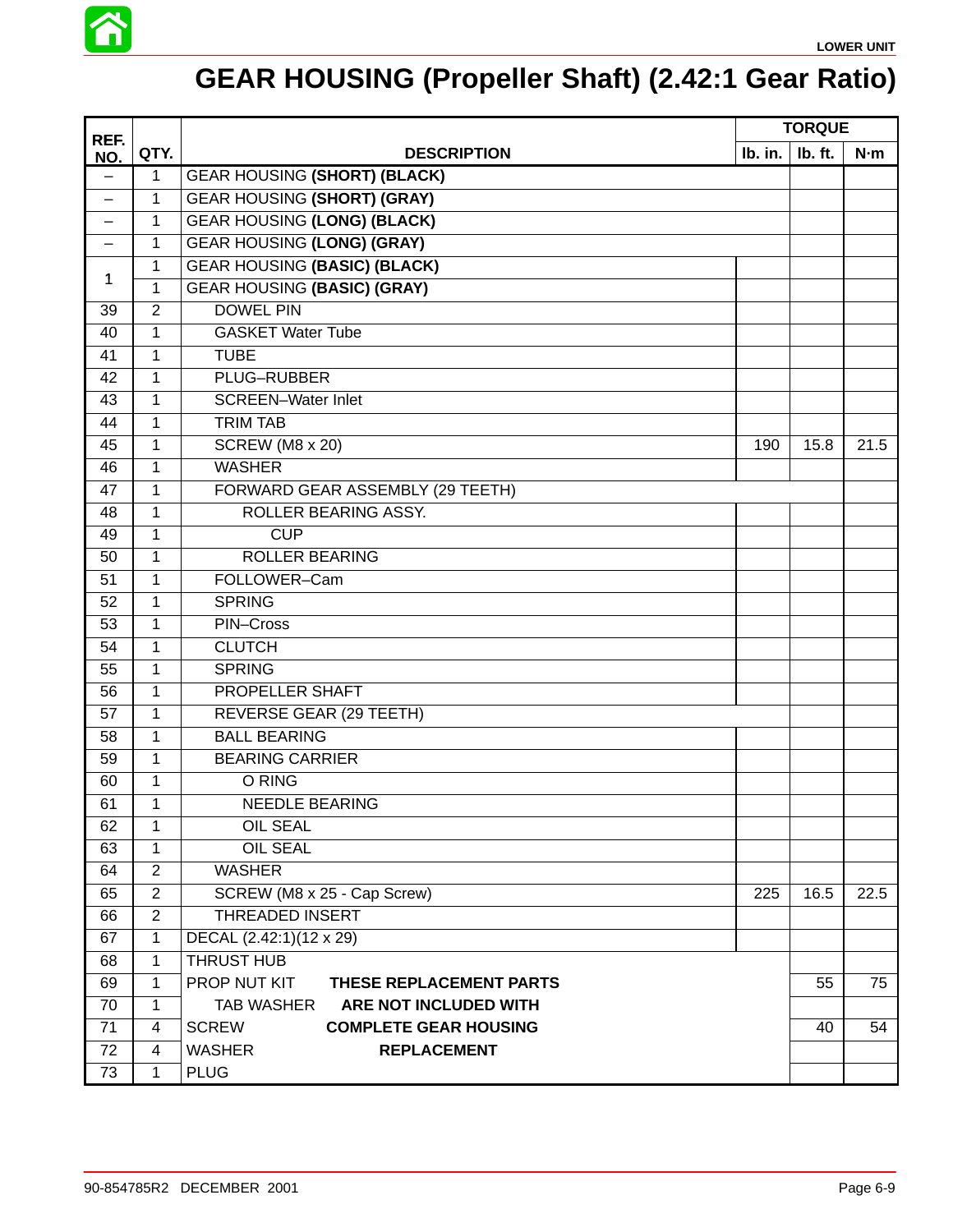

There may be more than one way to "disassemble" or "reassemble" a particular part(s), therefore, it is recommended that the entire procedure be read prior to repair.

#### **IMPORTANT: Read the following before attempting any repairs.**

In many cases, disassembly of a sub-assembly may not be necessary until cleaning and inspection reveals that disassembly is required for replacement of one or more components.

Service procedure order in this section is a normal disassembly-reassembly sequence.

Threaded parts are right hand (RH), unless otherwise indicated.

When holding, pressing or driving is required, use soft metal vise jaw protectors or wood for protection of parts. Use a suitable mandrel (one that will contact only the bearing race) when pressing or driving bearings.

Whenever compressed air is used to dry a part, verify that no water is present in air line.

#### **Bearings**

All bearings must be cleaned and inspected. Clean bearings with solvent and dry with compressed air. Air should be directed at the bearing so that it passes through the bearing. DO NOT spin bearing with compressed air, as this may cause bearing to score from lack of lubrication. After cleaning, lubricate bearings with Gear Lubricant. DO NOT lubricate tapered bearing cups until after inspection.

Inspect all bearings for roughness, catches and bearing race side wear. Work inner bearing race in-and-out, while holding outer race, to check for side wear. When inspecting tapered bearings, determine condition of rollers and inner bearing race by inspecting bearing cup for pitting, scoring, grooves, uneven wear, imbedded particles and/or discoloration from over-heating. Always replace tapered bearing and race as a set.

Inspect gear housing for bearing races that have spun in their respective bores. If race(s) have spun, gear housing must be replaced.

Roller bearing condition is determined by inspecting the surface of the shaft that the roller bearing supports. Check shaft surface for pitting scoring, grooving, imbedded particles, uneven wear and/or discoloration from overheating. The shaft and bearing must be replaced if such a condition exists.

#### **Seals**

As a normal procedure, all O-rings and oil seals should be replaced without regard to appearance. To prevent leakage around seals, apply Loctite 271 to outer diameter of all metal case seals. When using Loctite on seals or threads, surfaces must be clean and dry. Apply 2-4-C Marine Lubricant with Teflon on all O-rings and on I.D. of oil seals. Apply 2-4-C Marine Lubricant with Teflon to external surfaces of bearing carrier.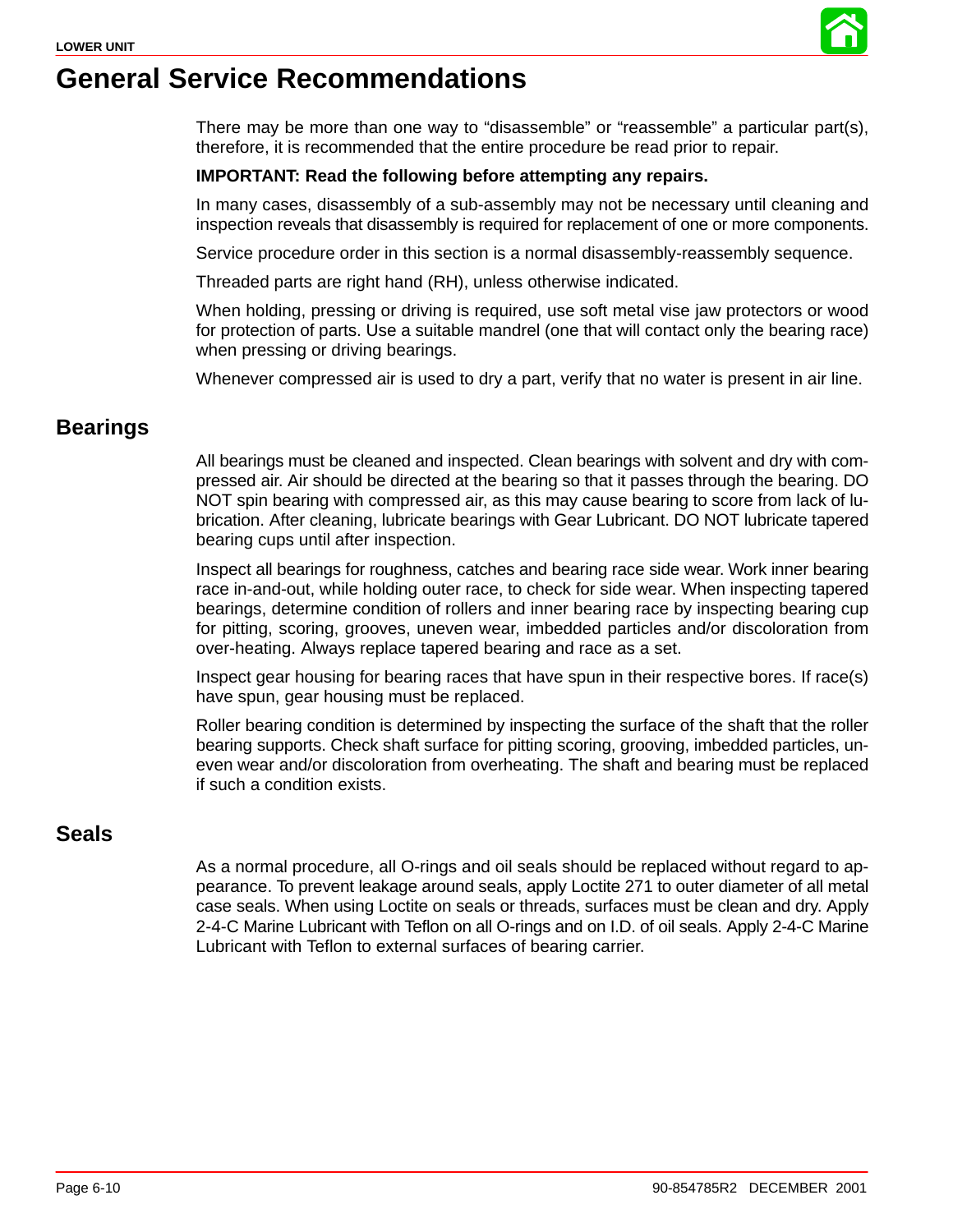# **Draining and Inspecting Gear Lubricant**

**WARNING**

**If gear housing is installed on outboard, disconnect (and isolate) spark plug leads from spark plugs before working near the propeller.**

1. With gear housing in normal running position, place a clean pan under housing and remove vent plug and fill/drain plug (with gaskets).



- **a -** Vent Plug/Washer
- **b -** Fill/Drain Plug/Washer
- 2. Inspect gear lubricant for metal particles (lubricant will have a "metal flake" appearance). Presence of fine metal particles (resembling powder) on the drain plug magnet indicates normal wear. Metal chips on the magnet indicate the need for gear housing disassembly and component inspection.
- 3. Note color of gear lubricant. White or cream color indicates presence of water. Gear lubricant drained from a gear case assembled with Special Lubricant 101 or a gear case recently in operation will have a yellowish color due to lubricant agitation/aeration. This is normal and should not be confused with the presence of water.
- 4. Presence of water indicates the need for disassembly and inspection of oil seals, orings, gaskets and components for damage.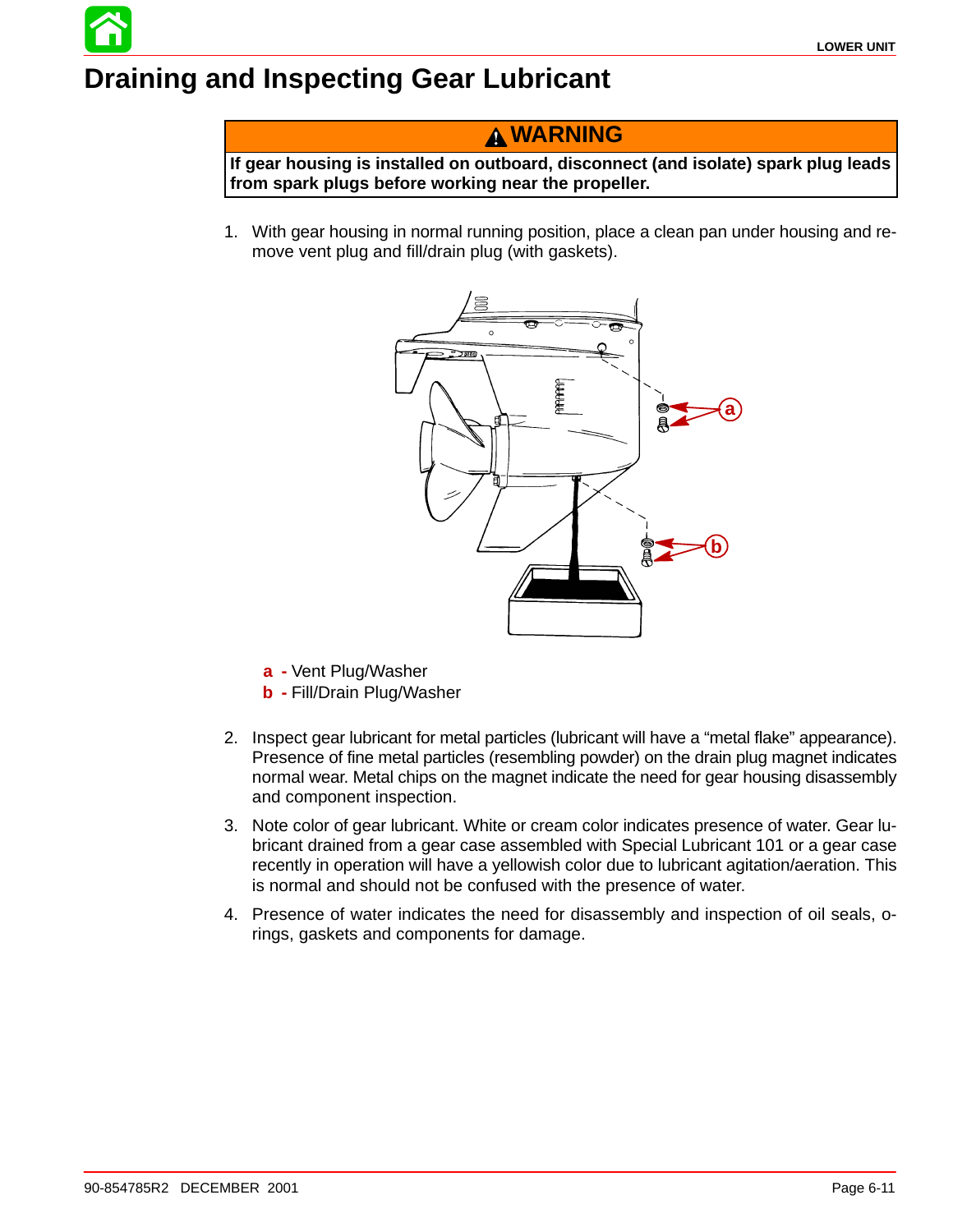

## **Gear Housing Removal**

## **WARNING**

**To prevent accidental engine starting, remove (and isolate) spark plug leads from spark plugs before removing gear housing.**

- 1. Remove (and isolate) spark plug leads from spark plugs.
- 2. Shift into NEUTRAL.
- 3. Loosen jam nut. Unscrew attaching nut to separate shift shaft.

### **2-Stroke Models**

#### **MERCURY/MARINER 30/40, AND 40/50, FORCE 40/50**



52832

**a -** Jam Nut **b -** Attaching Nut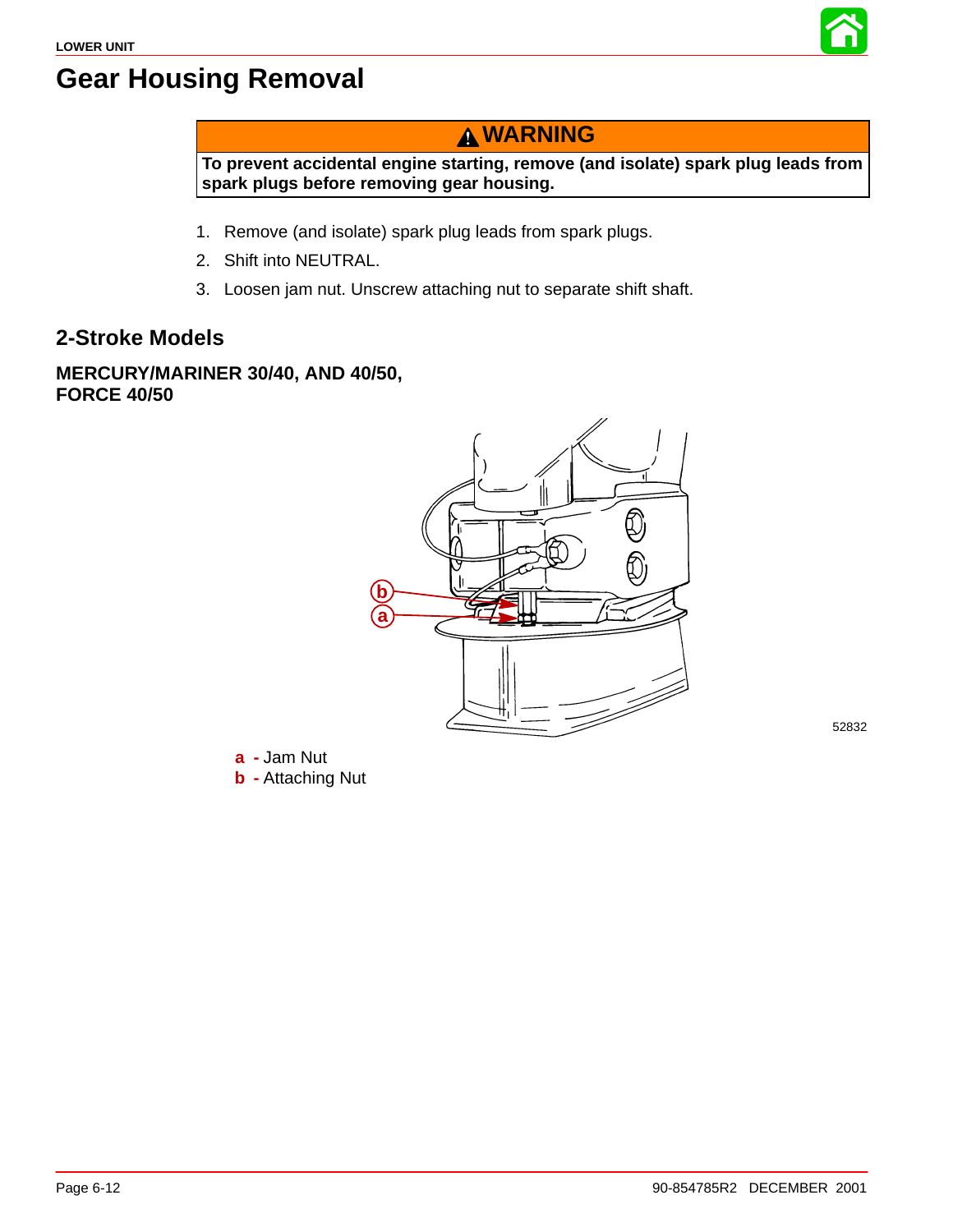**4-Stroke Models**

#### **MERCURY/MARINER 25, 45/50**



**a -** Retainer

- **b -** Lower Clip
- 4. Make a scribe line showing alignment of trim tab to gear case and remove trim tab screw and washer.



52835

**a -** Screw and Washer **b -** Scribe Line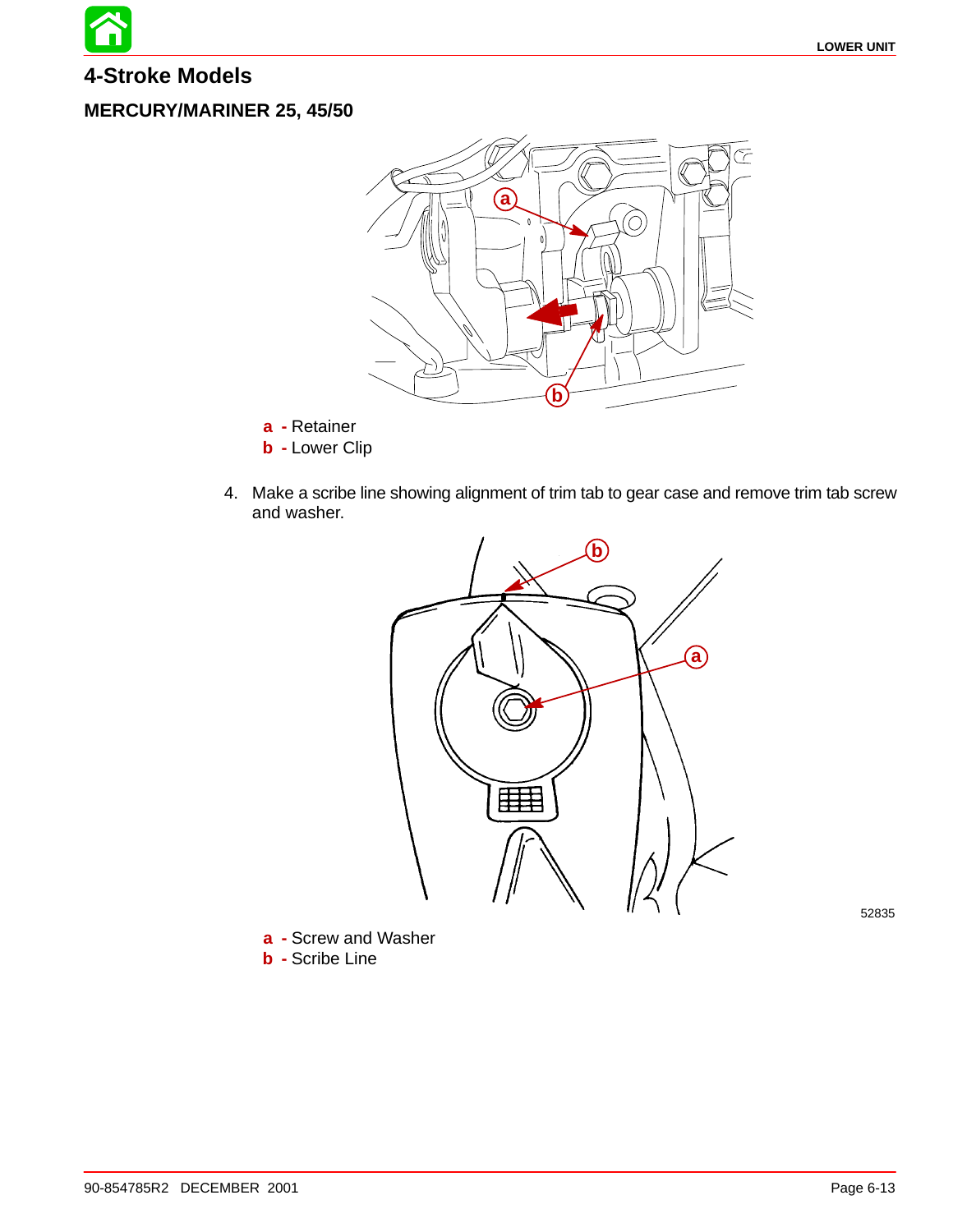5. Remove nut and washer in trim tab cavity.



- **a -** Nut and Washer
- 6. Remove 4 screws securing gear case to drive shaft housing.



**a -** Screw (4)

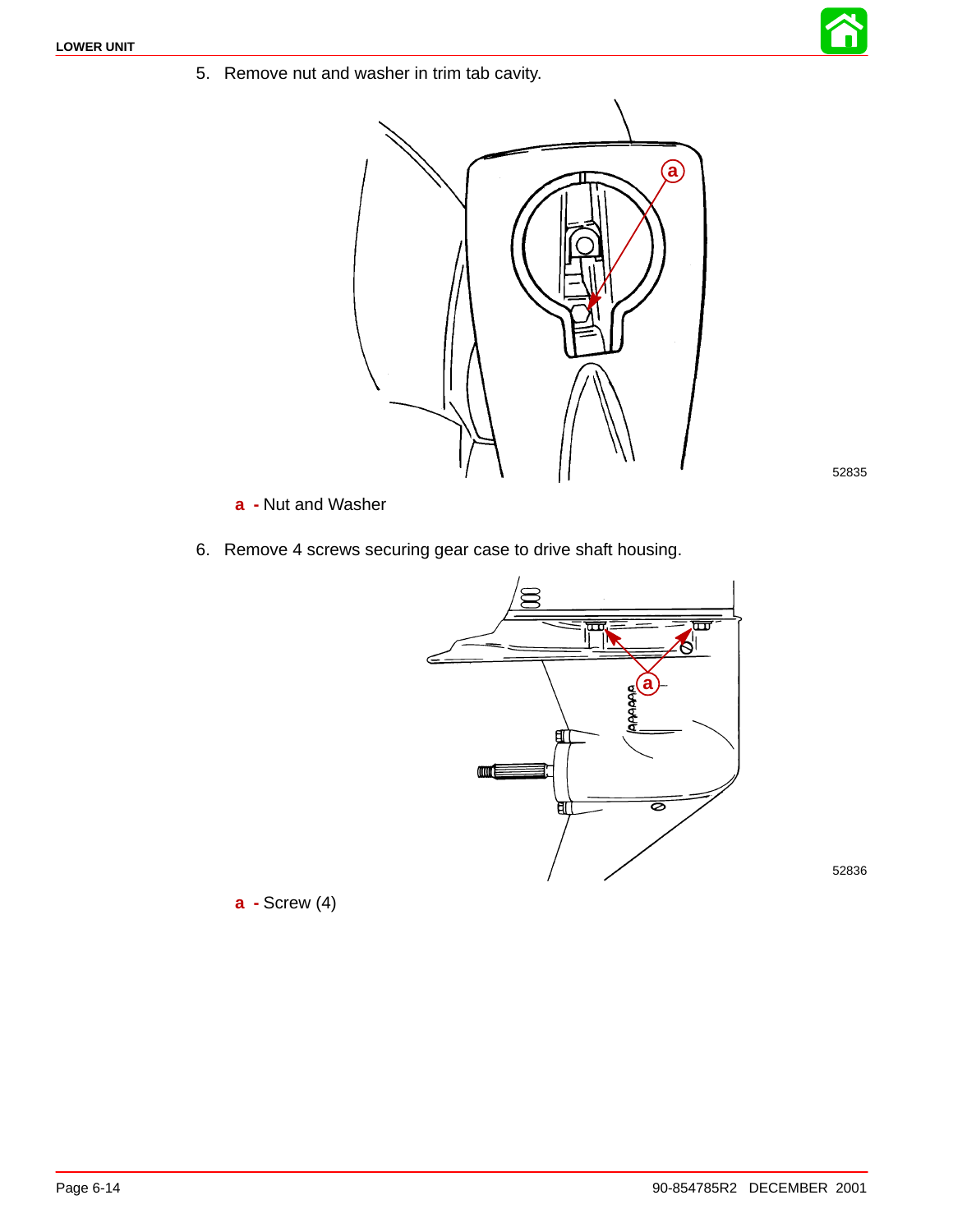# **Disassembly**

### **Water Pump**

**NOTE:** If water tube seal remained in drive shaft housing, remove seal from housing and reinstall on water pump cover. Secure seal to cover with Loctite 405.

1. Remove 4 screws securing pump cover.



52830

**a -** Seal **b -** Screw (4)

**NOTE:** Replace cover if thickness of steel at discharge slots is 0.060 in. (1.524mm) or less, or if groove(s)(other than impeller sealing groove) in cover roof are more than 0.030 in. (0.762mm) deep.

2. Remove cover, washer (above impeller), impeller, key and washer (below impeller).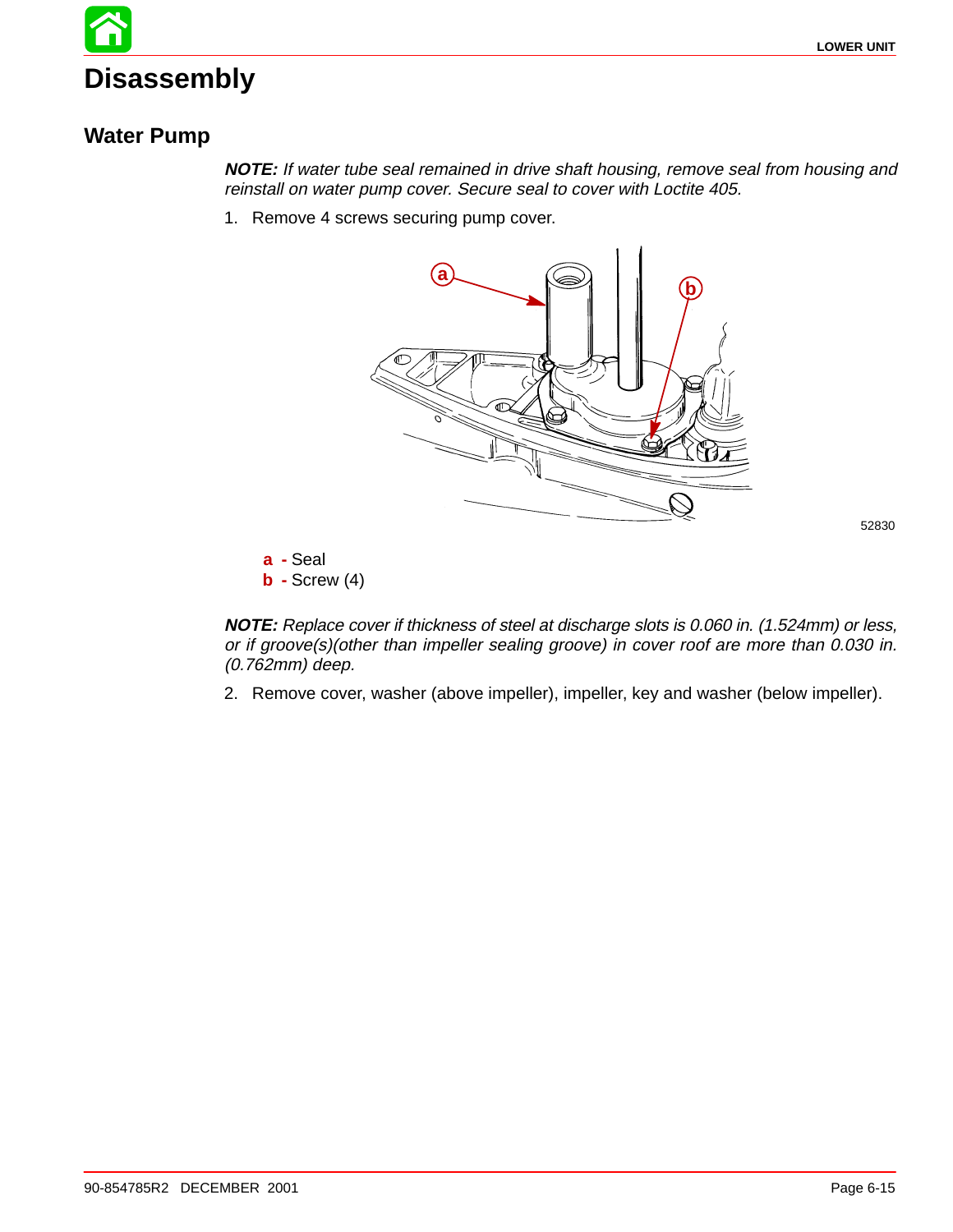3. Remove cover gasket, base plate and base gasket.



52692

- **a -** Cover
- **b -** Washer (above impeller)
- **c -** Impeller
- **d -** Key
- **e -** Washer (below impeller)
- **f -** Cover Gasket
- **g -** Face Plate
- **h -** Base Gasket

**NOTE:** Replace impeller if:

- Impeller blades are cracked, torn or worn.
- Impeller is glazed or melted
- Rubber portion of impeller is not bonded to impeller hub.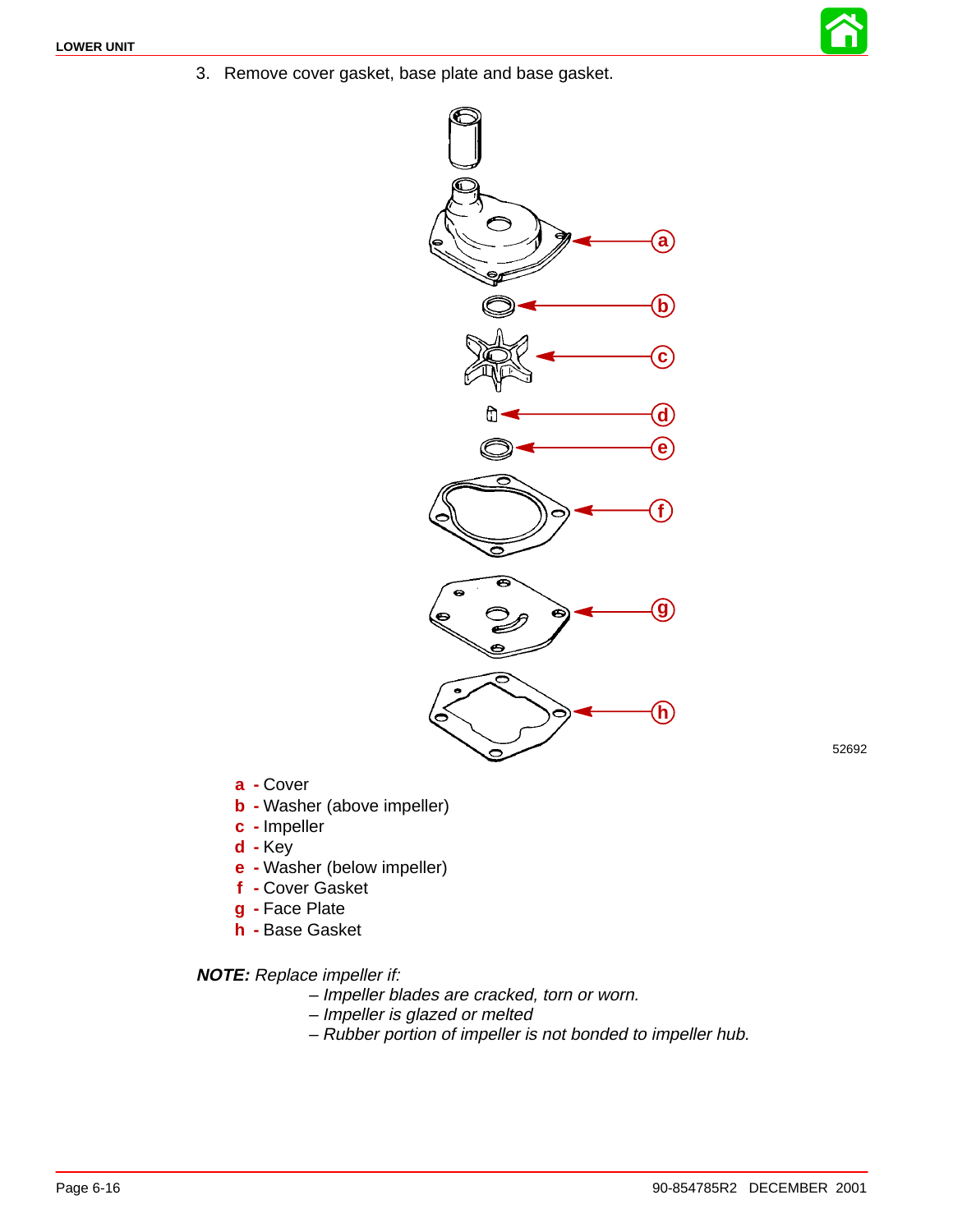4. Remove and/or replace exhaust deflector plate if damaged.



**a -** Deflector Plate

52832

5. Remove bearing carrier attaching screws and locking tab washers or flat washers. Discard tab washers.



- **a -** Screws and Tab Washers or Flat Washers
- **b -** Tab Washers Style 2
- 6. Using Puller (91-27780), remove carrier assembly from gear case.



**a -** Puller (91-27780)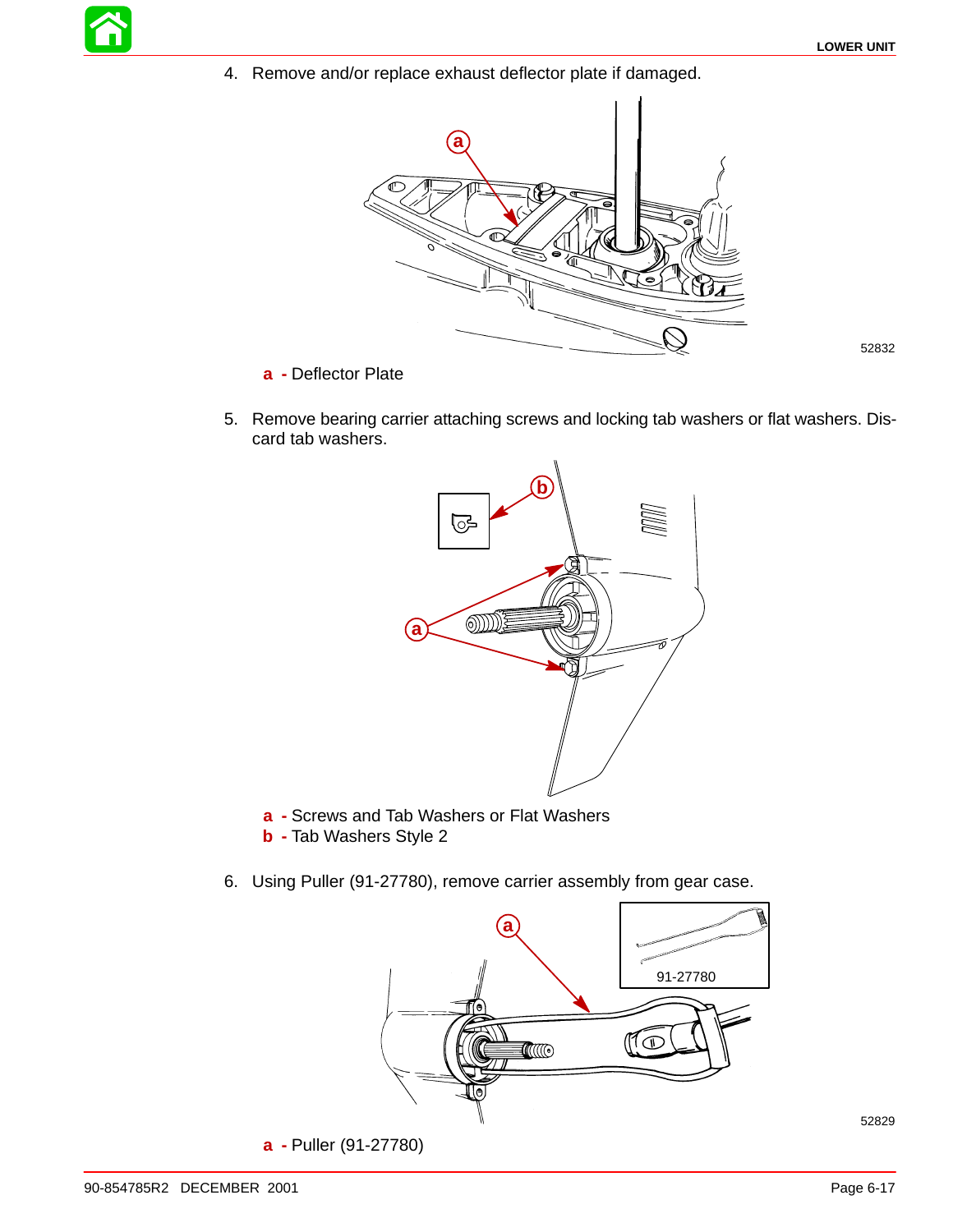

**NOTE:** When removing propeller shaft assembly, cam follower may dislodge. Retrieve follower from gear housing.

7. Remove propeller shaft assembly.



**a -** Propeller Shaft

| <b>Models</b>                                         | <b>Drive Shaft Holding Tool</b> |
|-------------------------------------------------------|---------------------------------|
| 4-Stroke<br>Mercury/Mariner<br>25, 45/50              | 91-83180M                       |
| 2-Stroke<br>Force<br>40/50<br>Mercury<br>30/40, 40/50 | 91-825196                       |

8. Remove pinion nut.



- **a -** Drive Shaft Holding Tool
- **b -** Pinion Gear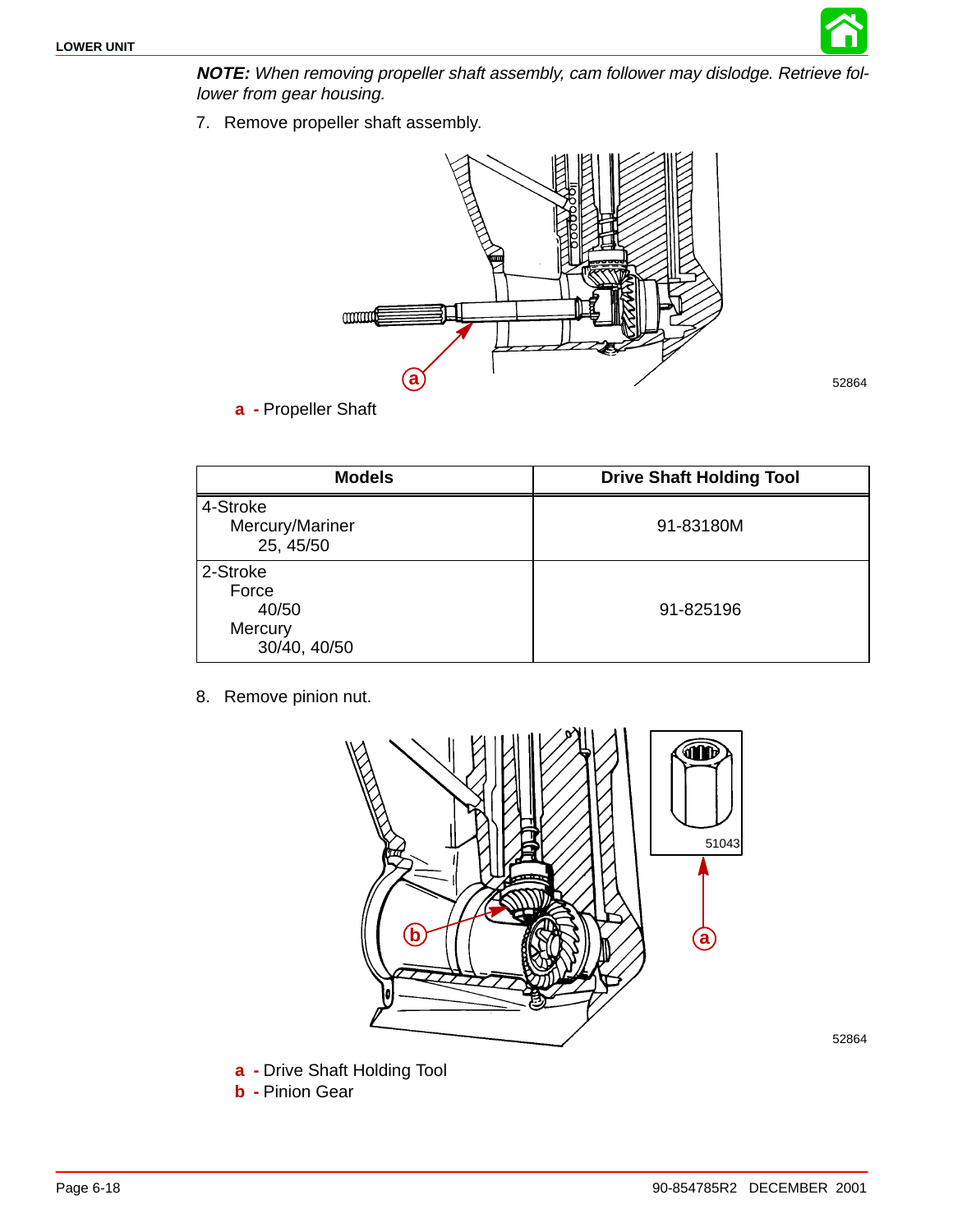- 9. Remove drive shaft assembly and pinion gear.
- 10. Remove forward gear.



**a -** Forward Gear

11. Remove shift shaft assembly



52841

52870

**a -** Shift Shaft Assembly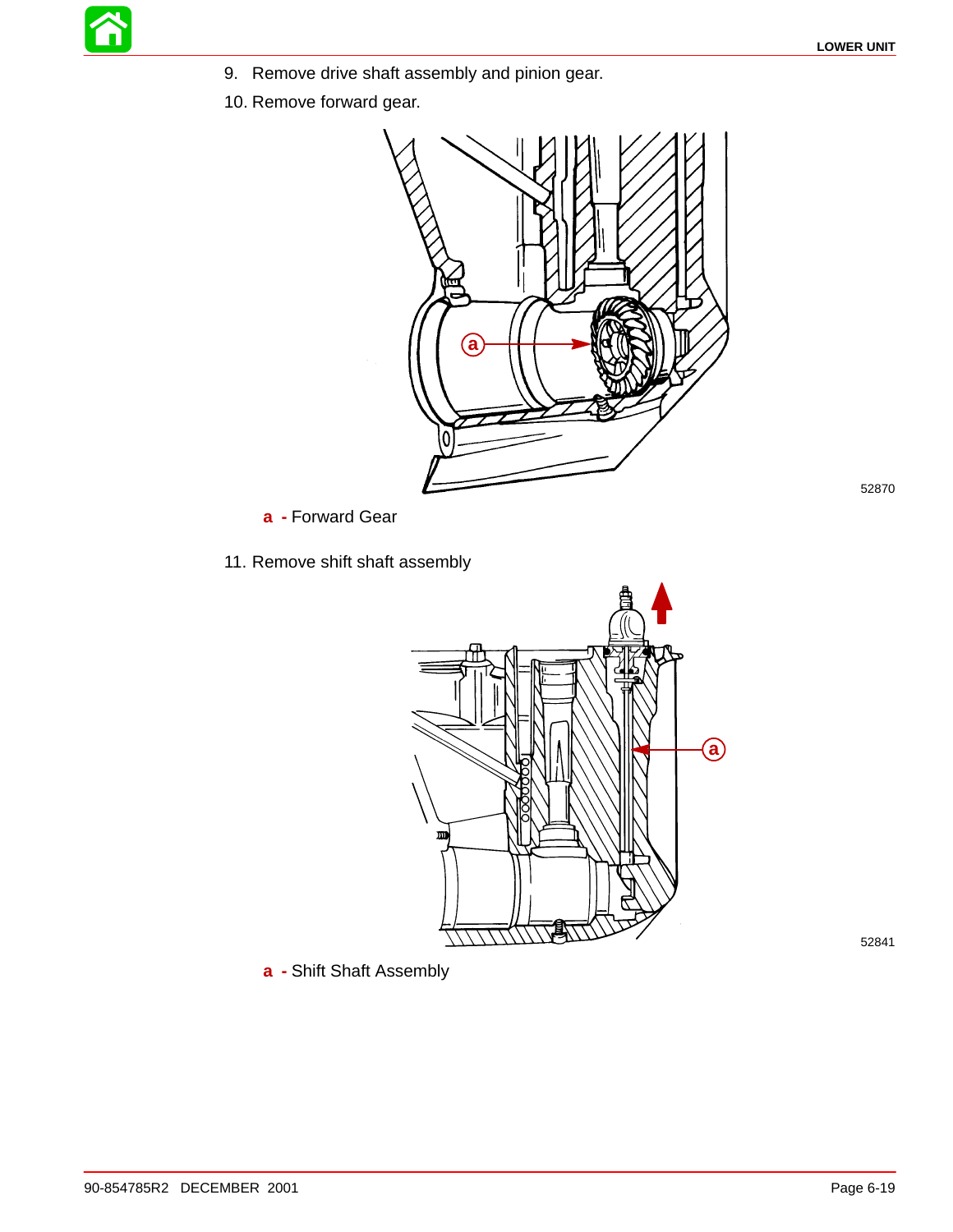

12. Insert pinion bearing race puller (91-825200A1) through gear case and position inside of pinion bearing race. Insert driver (91-13779) into puller through drive shaft cavity and drive out race.







52844

**a -** Puller (91-825200A1) **b -** Driver (91-13779)

13. Remove forward bearing race with puller (91-27780).



53838

**a -** Race **b -** Puller (91-27780)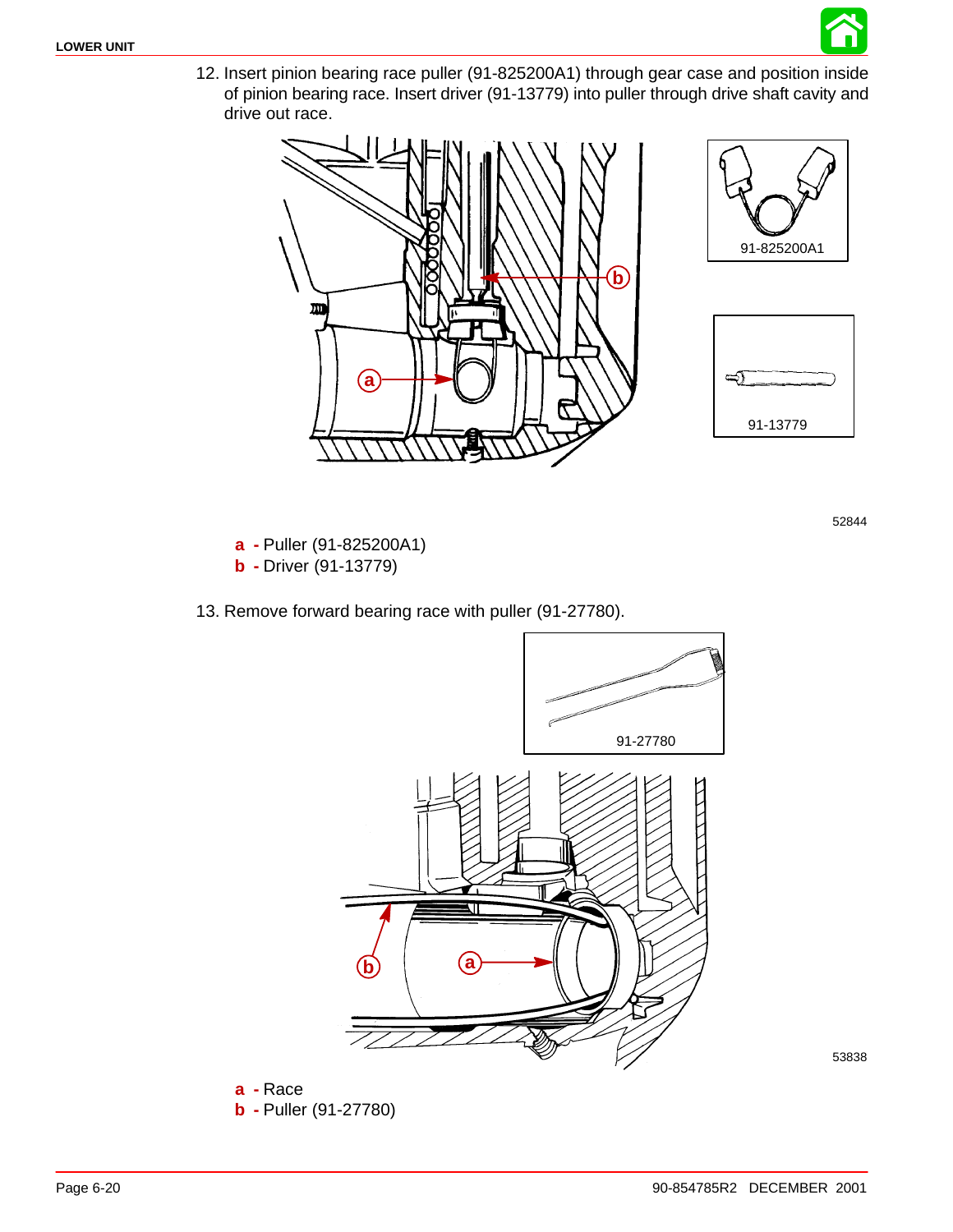#### **Water Pump Seals**

**NOTE:** All gaskets, seals and o-rings should be replaced as a normal repair procedure during gear case disassembly.

**NOTE:** DO NOT use a screwdriver to remove seals from carrier, as carrier may be damaged.

1. Using a suitable mandrel, press both seals from carrier.



52692

**7** D<sup>D</sup> Loctite 271 Thread Locker

- **a -** Neoprene Ribbed Seal
- **b -** Metal Cased Seal
- **c -** Carrier
- **d -** O-ring
- 2. Apply Loctite 271 Thread Locker to the O.D. of the metal cased seal. With seal lip facing away from the large shoulder of mandrel (91-825197), press seal into carrier until mandrel bottoms on carrier.



- **a -** Seal (Metal Cased) Lip Facing Down
- **b -** Mandrel (91-825197)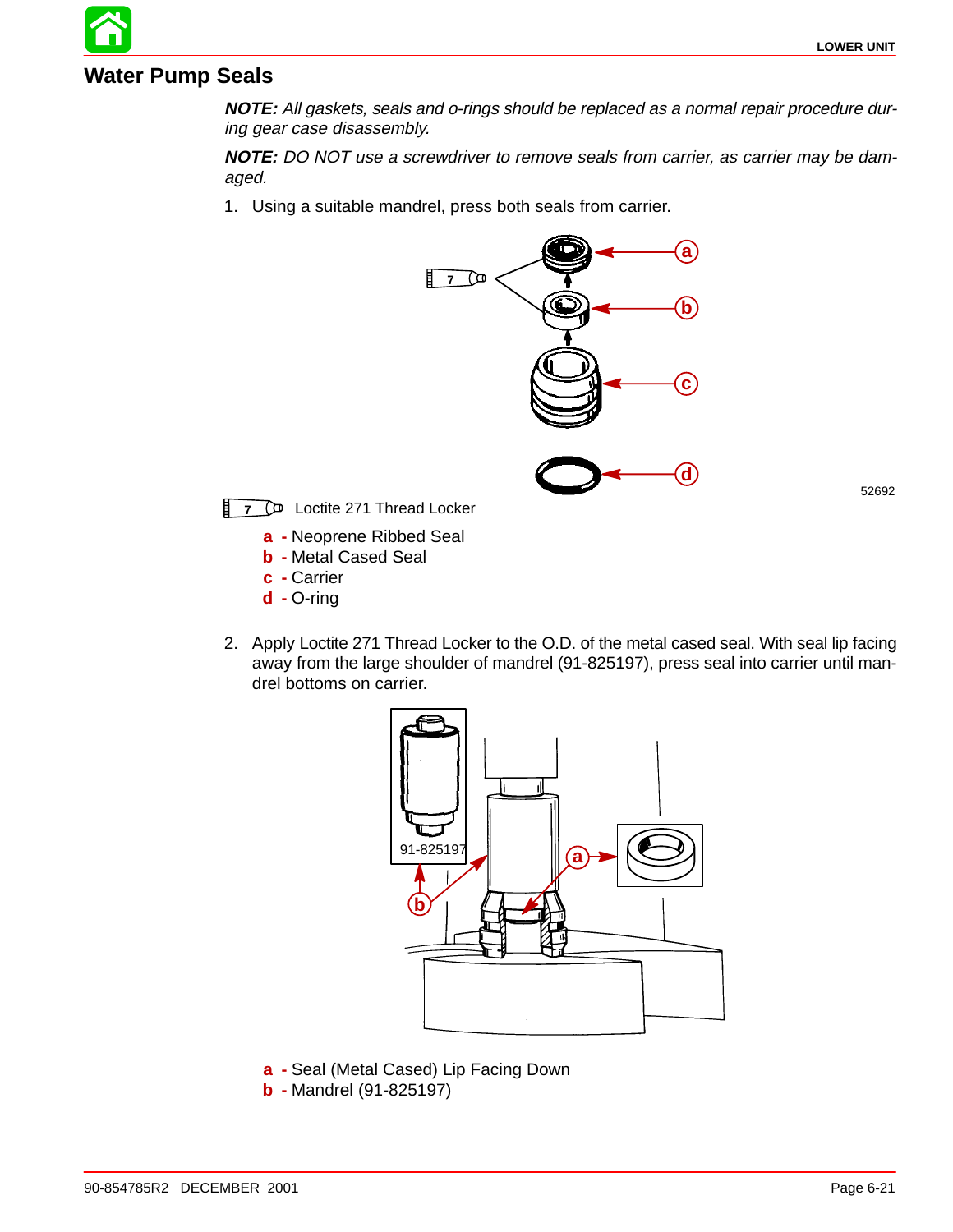

3. With lip of ribbed neoprene O.D. seal facing towards small shoulder of Mandrel (91-825197), press seal into carrier until mandrel bottoms on carrier.



52853

- **a -** Seal (Ribbed Neoprene) Lip Facing Up
- **b -** Mandrel (91-825197)

**NOTE:** Apply a light coat of 2-4-C Marine Lubricant with Teflon to the lips of both seals after installation in carrier.

4. Apply a light coat of 2-4-C Marine Lubricant with Teflon to the new o-ring and install on carrier.



52825



**a -** O-ring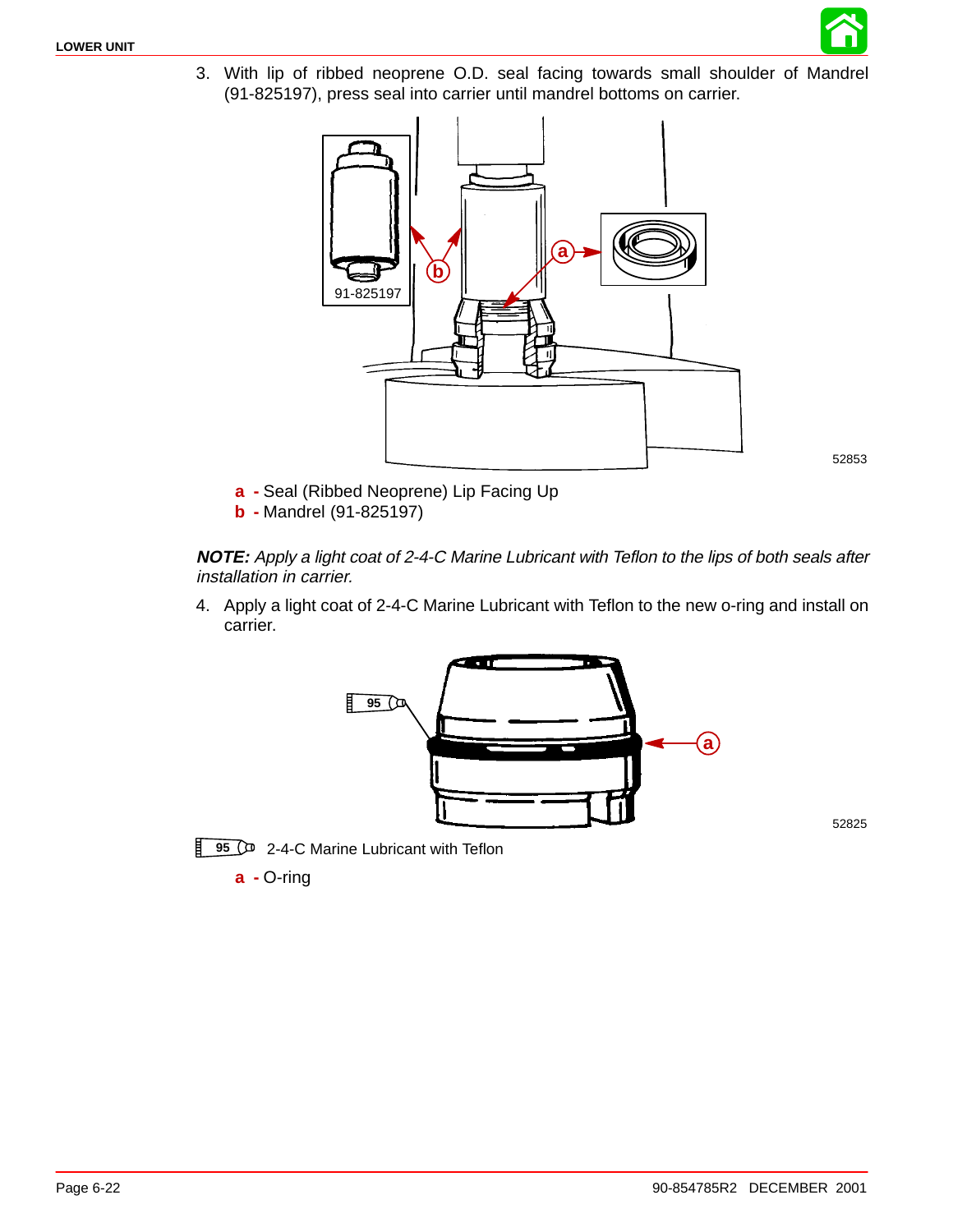# **Inspection**

## **Upper Drive Shaft Bearing**

- 1. Inspect bearing for rust, roughness or discoloration from lack of lubricant.
- 2. DO NOT remove bearing from drive shaft unless bearing must be replaced, as removal process will damage bearing.
- 3. If bearing must be replaced, position drive shaft assembly in vise (jaws of vise supporting only bearing) and while holding drive shaft, strike top of drive shaft with lead hammer and drive bearing off.



**a -** Bearing

4. To install new bearing, thread old pinion nut 3/4 way onto drive shaft. Position Universal Puller Plate (91-37241) under bearing and press on pinion nut while holding drive shaft until bearing seats against shoulder.



- **a -** Old Pinion Nut (Nut Should be Above Drive Shaft)
- **b -** Bearing
- **c -** Universal Puller Plate (91-37241)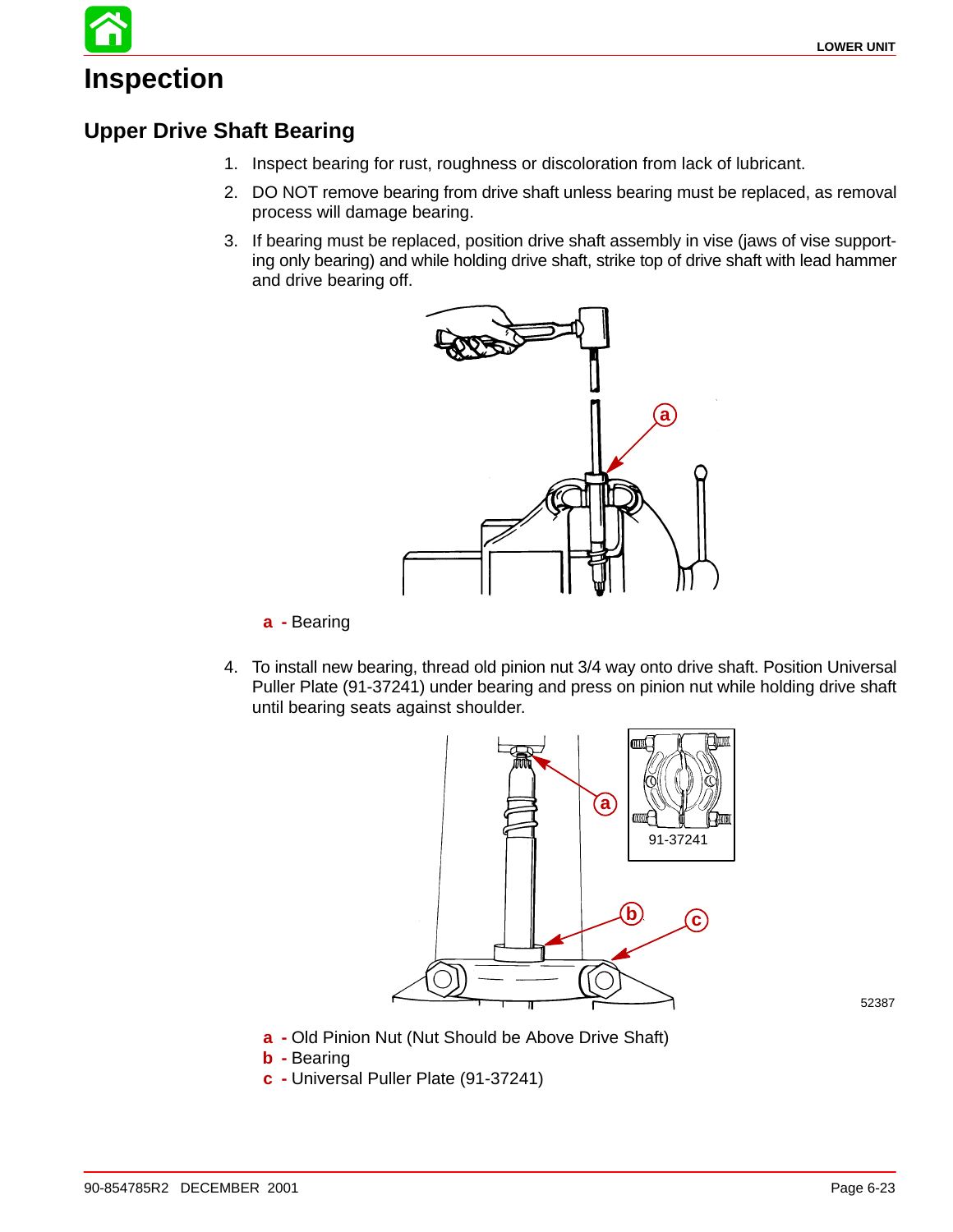

#### **Pinion Gear Bearing**

- 1. Inspect bearing for rust, roughness or discoloration from lack of lubricant.
- 2. If bearing is damaged, bearing and race must be replaced as an assembly.
- 3. If race appears to have spun in drive shaft bore, gear case housing must be replaced.



- **a -** Bearing
- **b -** Race

#### **Pinion Gear**

- 1. Inspect pinion gear teeth for rust, chipping, or excessive wear (teeth are sharp edged or broken).
- 2. If pinion gear teeth are damaged, also inspect forward and reverse gear teeth for damage.
- 3. Replace gears as required.



52839

### **Forward Gear**

- 1. Inspect forward gear teeth for rust, chipping, excessive wear (teeth are sharped edged or broken).
- 2. Inspect forward gear clutch jaws for wear. Rounded jaws indicate the following:
	- a. Improper shift cable adjustment.
	- b. Engine idle speed too high.
	- c. Shifting too slowly.

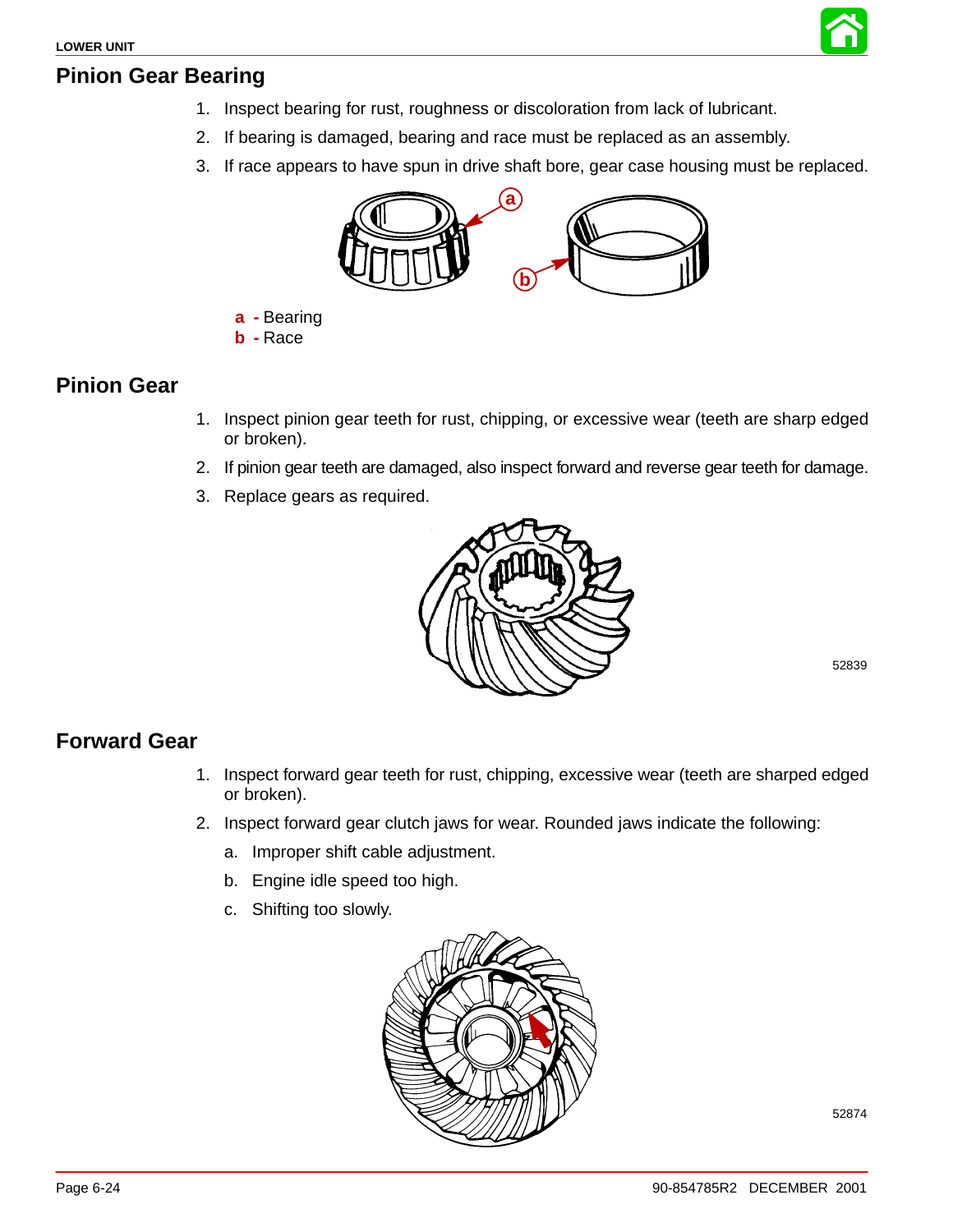

3. Inspect propeller shaft forward gear bearing surface to determine condition of forward gear needle bearing. If bearing surface is discolored (from lack of lubricant), pitted or worn, propeller shaft and bearing should be replaced.



- **b -** Bearing
- 4. Use a suitable mandrel to press needle bearing out of forward gear.



52873

- **a -** Mandrel (14 mm Socket) **b -** Bearing
- 5. Use Driver 91-826872 to press new needle bearing into forward gear. Press on numbered side of bearing.

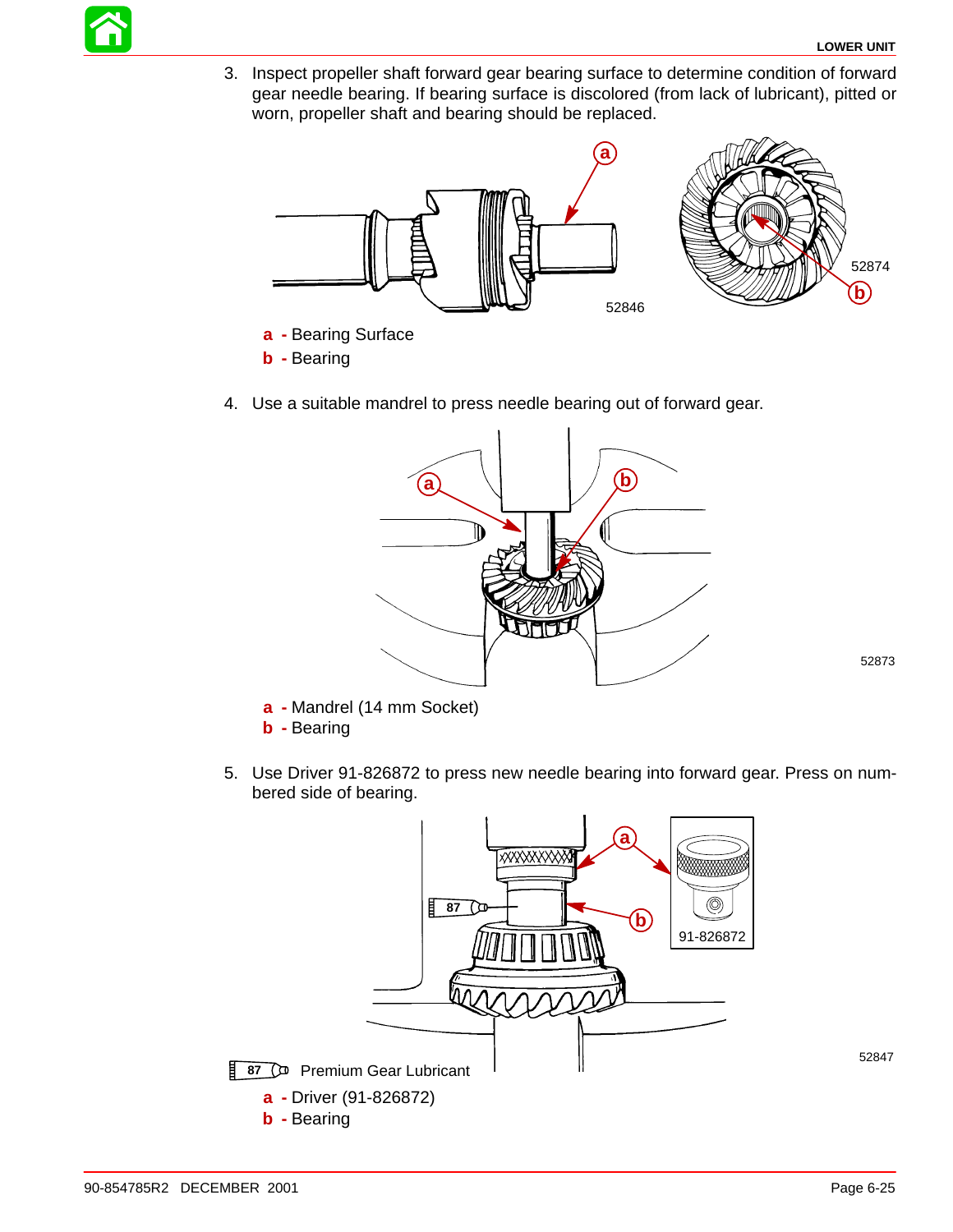

- 6. Inspect forward gear tapered bearing and race for rust, roughness or excessive wear (looseness).
- 7. If bearing is in serviceable condition, DO NOT remove bearing from gear, as removal process will damage bearing.
- 8. If bearing must be replaced, remove bearing from gear using Universal Puller Plate (91-37241) and suitable mandrel.
- 9. Replace bearing and race as a set. Use suitable mandrel to press bearing onto gear. PRESS ONLY ON INNER RACE when installing bearing.



#### **REMOVAL**

- **a -** Universal Puller Plate (91-37241)
- **b -** Mandrel (15/16 in. socket)



#### **INSTALLATION**

**a -** Mandrel (1-1/8 in. socket)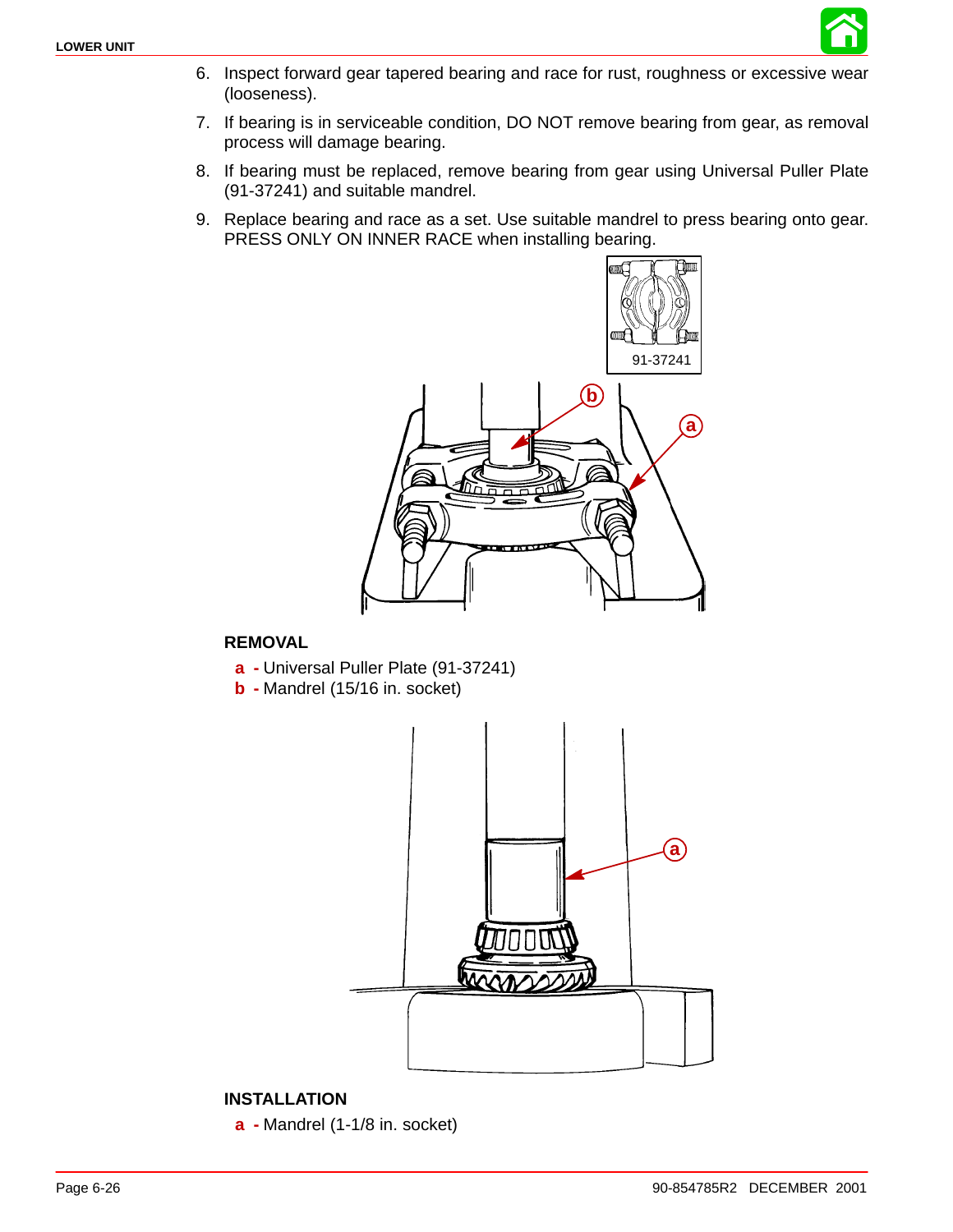

- 1. Inspect shift cam for wear or galling. Replace cam if necessary.
- 2. If cam is worn, inspect cam follower in end of propeller shaft for wear.



- **a -** Cam Follower
- **b -** Shift Cam
- 3. Inspect shift shaft boot for deterioration.
- 4. Inspect shift shaft carrier o-ring for cuts or abrasions. It is a good service procedure to replace all o-rings, seals and gaskets regardless of appearance.



52828

**a -** Boot **b -** O-ring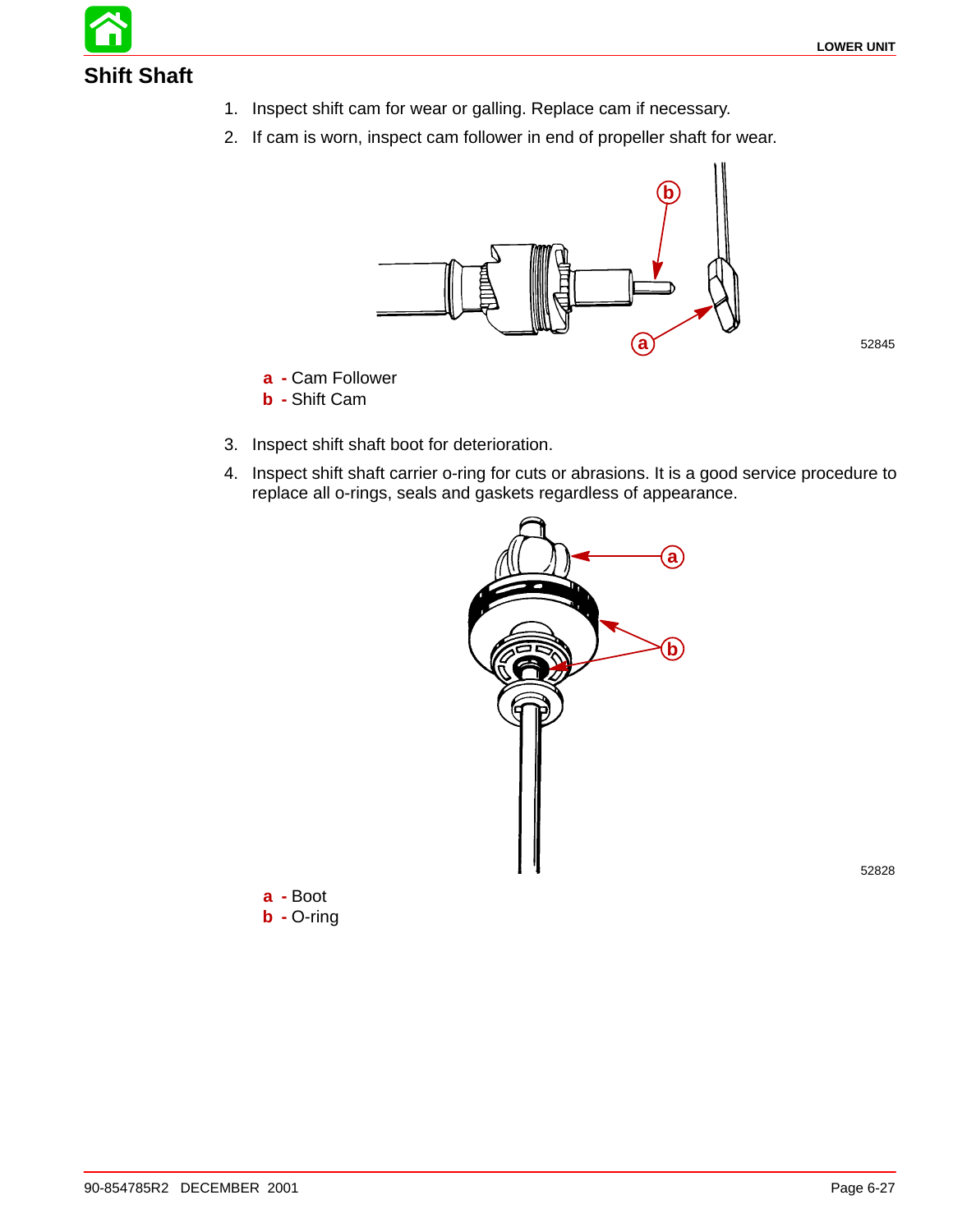

#### **Propeller Shaft Disassembly**

1. Remove propeller shaft from carrier and disassemble shaft.



- **a -** Prop Shaft
- **b -** Retaining Spring
- **c -** Clutch Dog
- **d -** Cross Pin
- **e -** Cam Follower Spring
- **f -** Cam Follower
- 2. Remove reverse gear and bearing from carrier with Puller (91-27780).



52840

**a -** Reverse Gear and Bearing **b -** Puller (91-27780)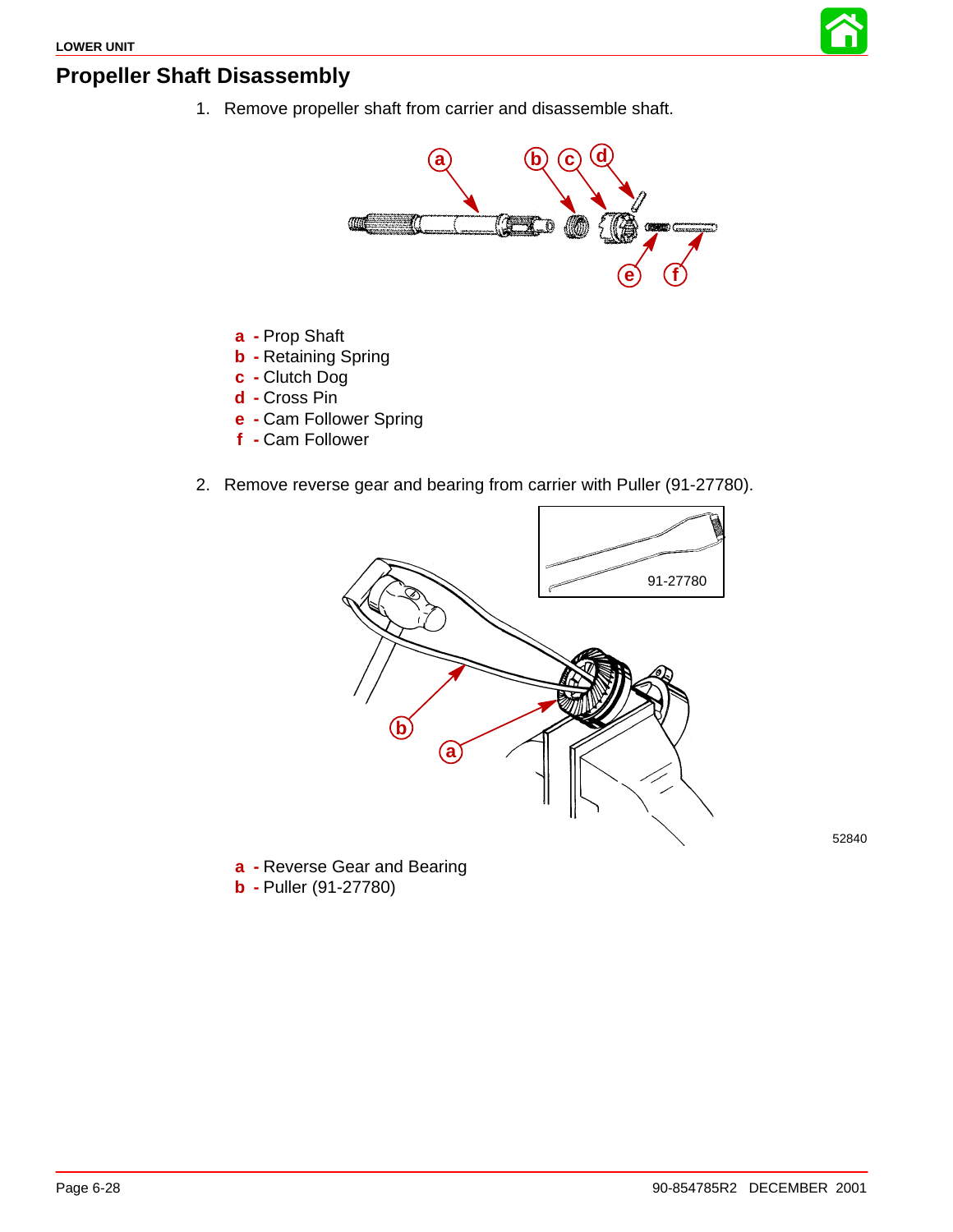# **Propeller Shaft and Carrier Inspection**

## **Clutch**

- 1. Inspect clutch jaws for chips or rounding off.
- 2. If wear is present, inspect corresponding forward or reverse gear matching jaws for similar wear. Replace appropriate components as required.



52824

### **Cam Follower**

- 1. Inspect cam follower for wear or galling.
- 2. If wear is present, inspect corresponding shift cam for wear. Replace if worn.

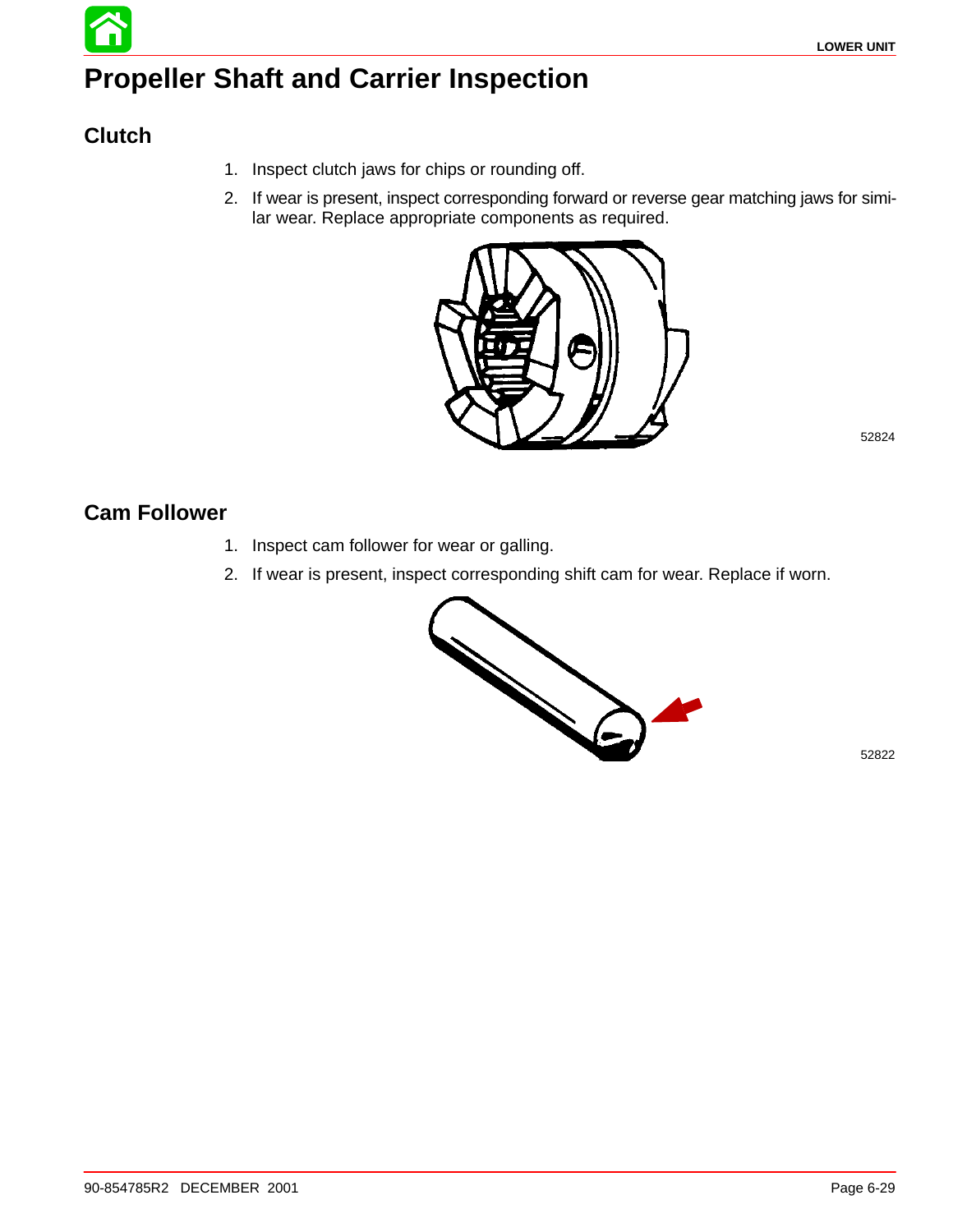



- 2. Inspect reverse gear clutch jaws for wear. Rounded jaws indicate the following:
	- a. Improper shift cable adjustment.
	- b. Engine idle speed too high.
	- c. Shifting too slowly.



52875

#### **Reverse Gear Bearing**

- 1. Inspect bearing for rust, roughness or excessive wear (looseness).
- 2. If bearing is in serviceable condition, DO NOT remove bearing from gear as removal will damage bearing.
- 3. If bearing must be replaced, remove bearing from gear using Universal Puller Plate (91-37241) and Driver (91-37312).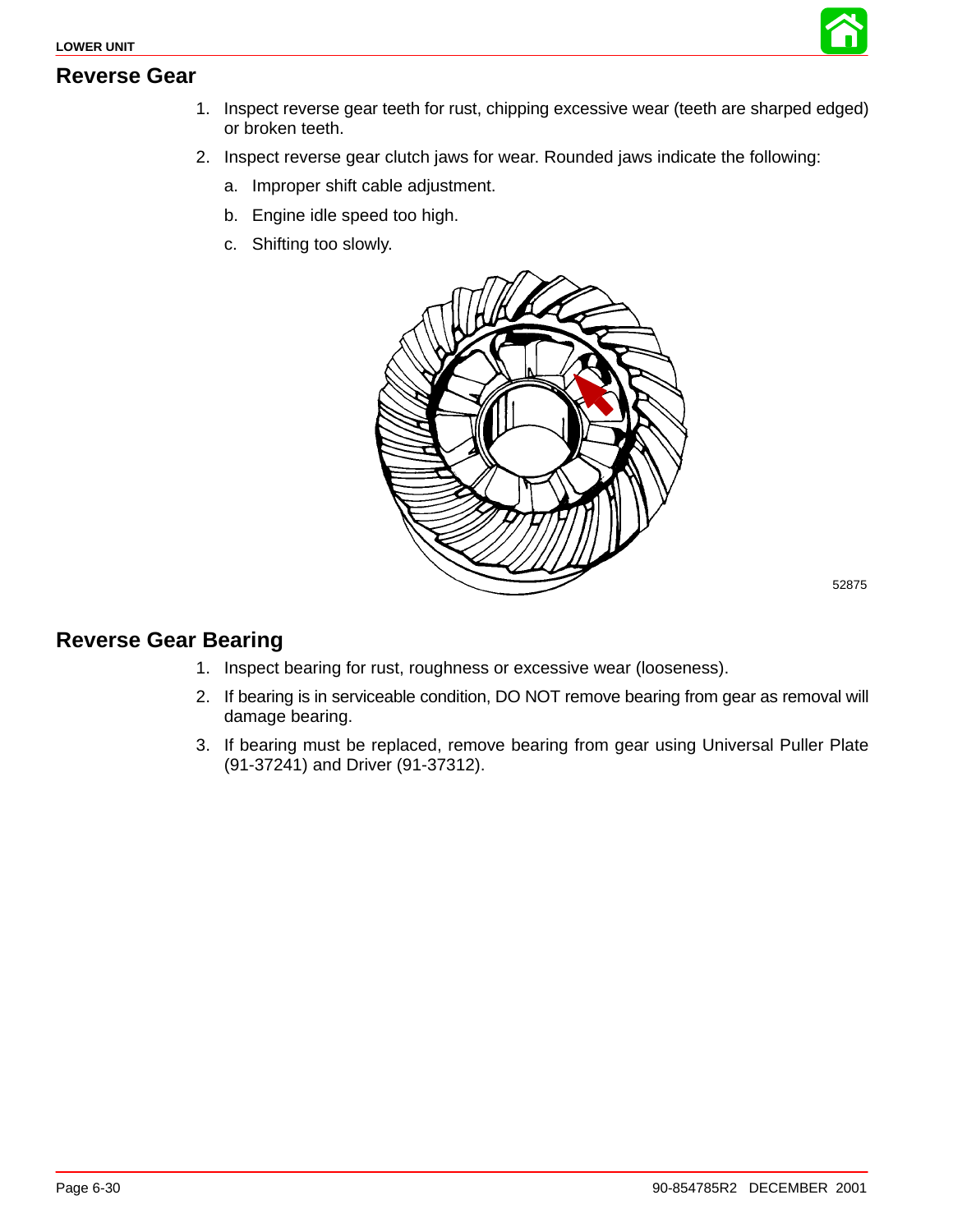

4. Install new bearing using a suitable mandrel. PRESS ONLY ON INNER RACE when installing bearing.



#### **REMOVAL**

- **a -** Bearing
- **b -** Reverse Gear
- **c -** Universal Puller Plate (91-37241)
- **d -** Driver (91-37312)



52867

**87 D** Premium Gear Lubricant

#### **INSTALLATION**

- **a -** Mandrel (1-1/4 in. socket)
- **b -** Bearing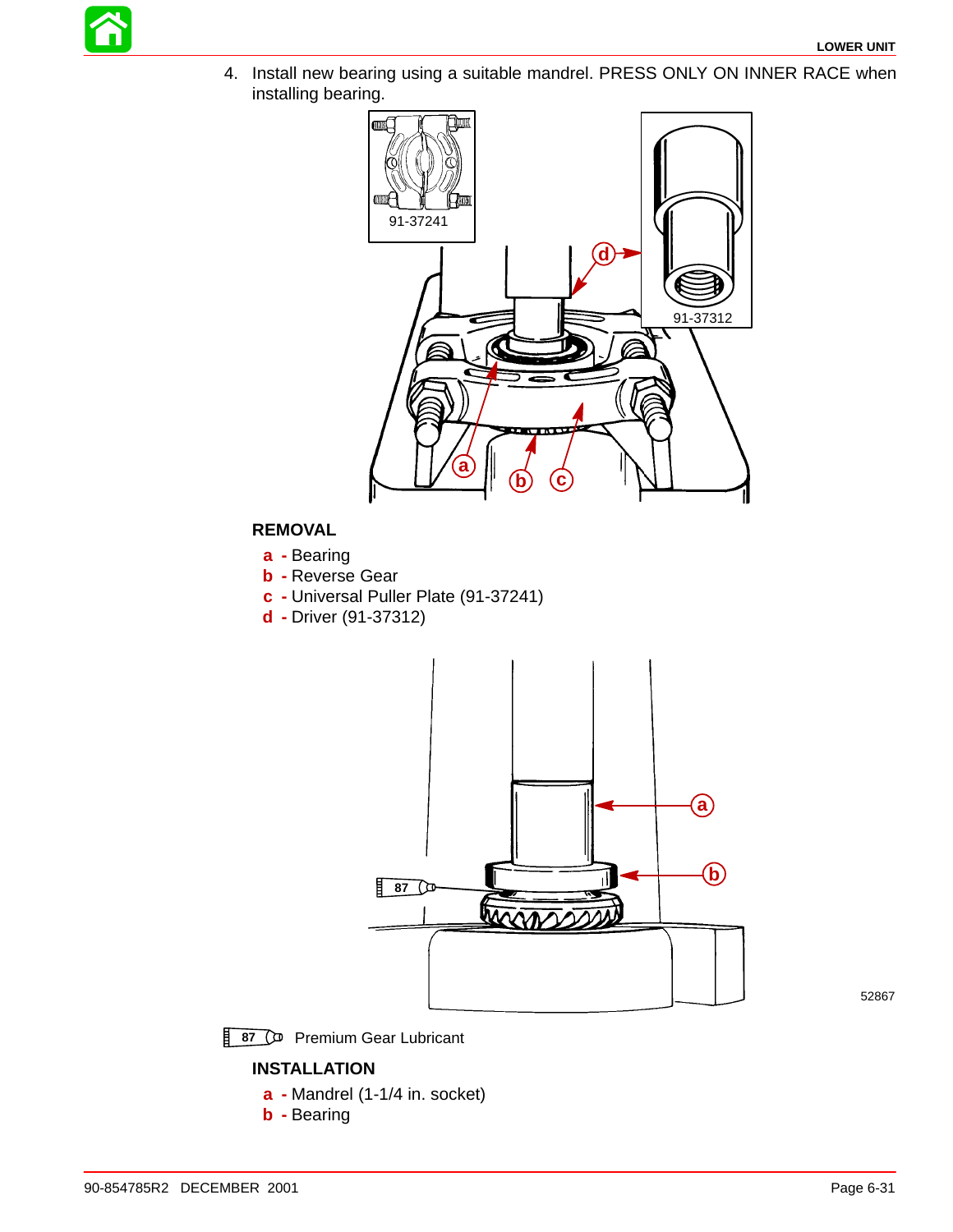

## **Bearing Carrier**

## **NEEDLE BEARING**

- 1. The condition of the carrier needle bearing can be determined by inspecting its running surface on the propeller shaft.
- 2. If the shaft is discolored (from lack of oil) or pitted, replace bearing and shaft.
- 3. Bearing can be removed by using Driver Rod (91-37323) and Driver (91-37312). Removing bearing will also remove both propeller shaft seals.



- **a -** Driver Rod (91-37323)
- **b -** Driver (91-37312)
- **c -** Needle Bearing
- **d -** Seals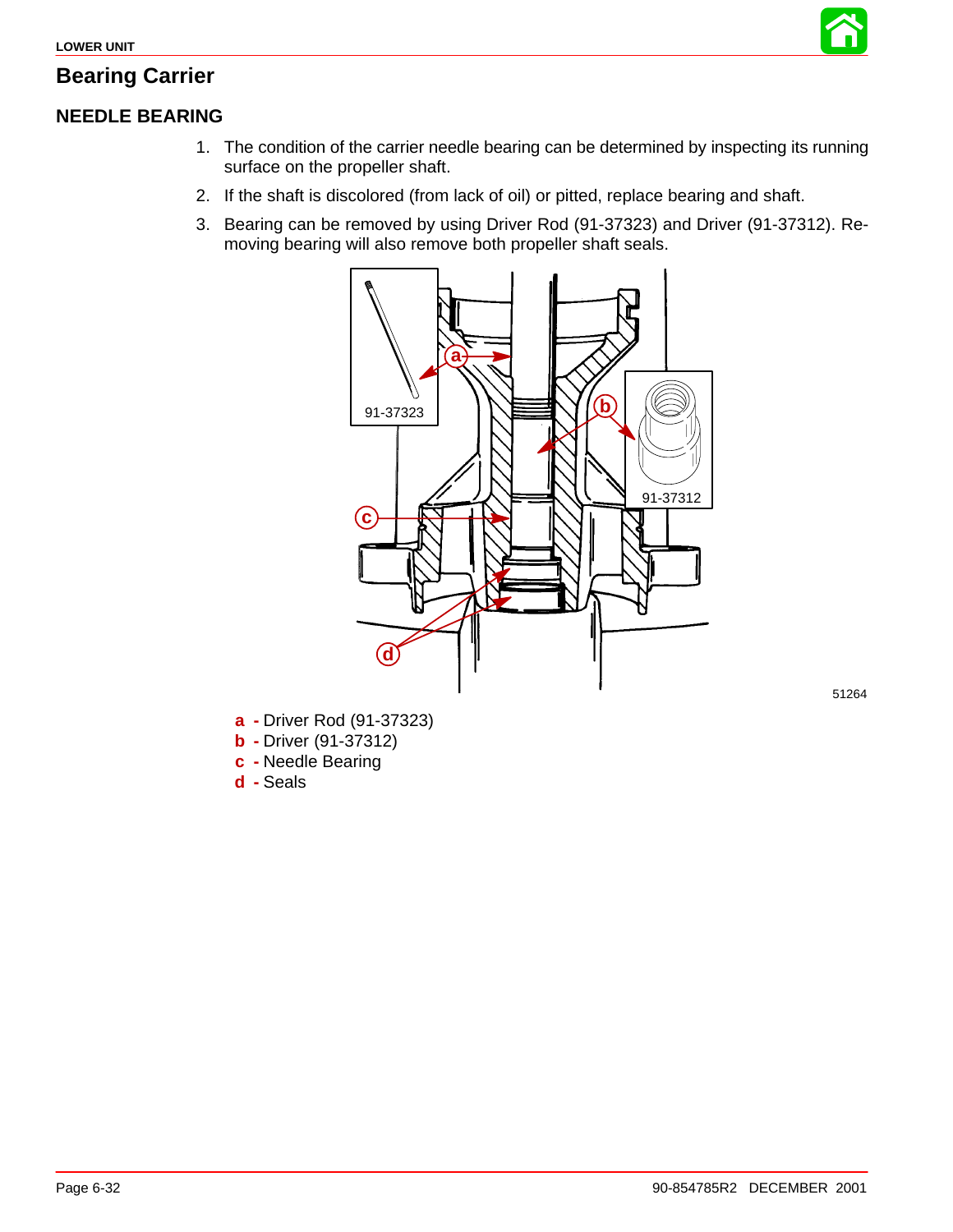- 4. Apply a light coat of 2-4-C Marine Lubricant with Teflon to O.D. of bearing.
- 5. Install bearing using Mandrel 91-817011.
- 6. Press bearing into carrier until mandrel bottoms on carrier.



52861

**95** 2-4-C Marine Lubricant with Teflon

**a -** Bearing

**b -** Mandrel (91-817011)

**b -** Mandrel (91-817007)

- 7. Apply Loctite 271 Thread Locker to O.D. of small diameter seal.
- 8. With seal lip facing away from large shoulder of Mandrel 91-817007, press seal into carrier until mandrel bottoms on carrier.

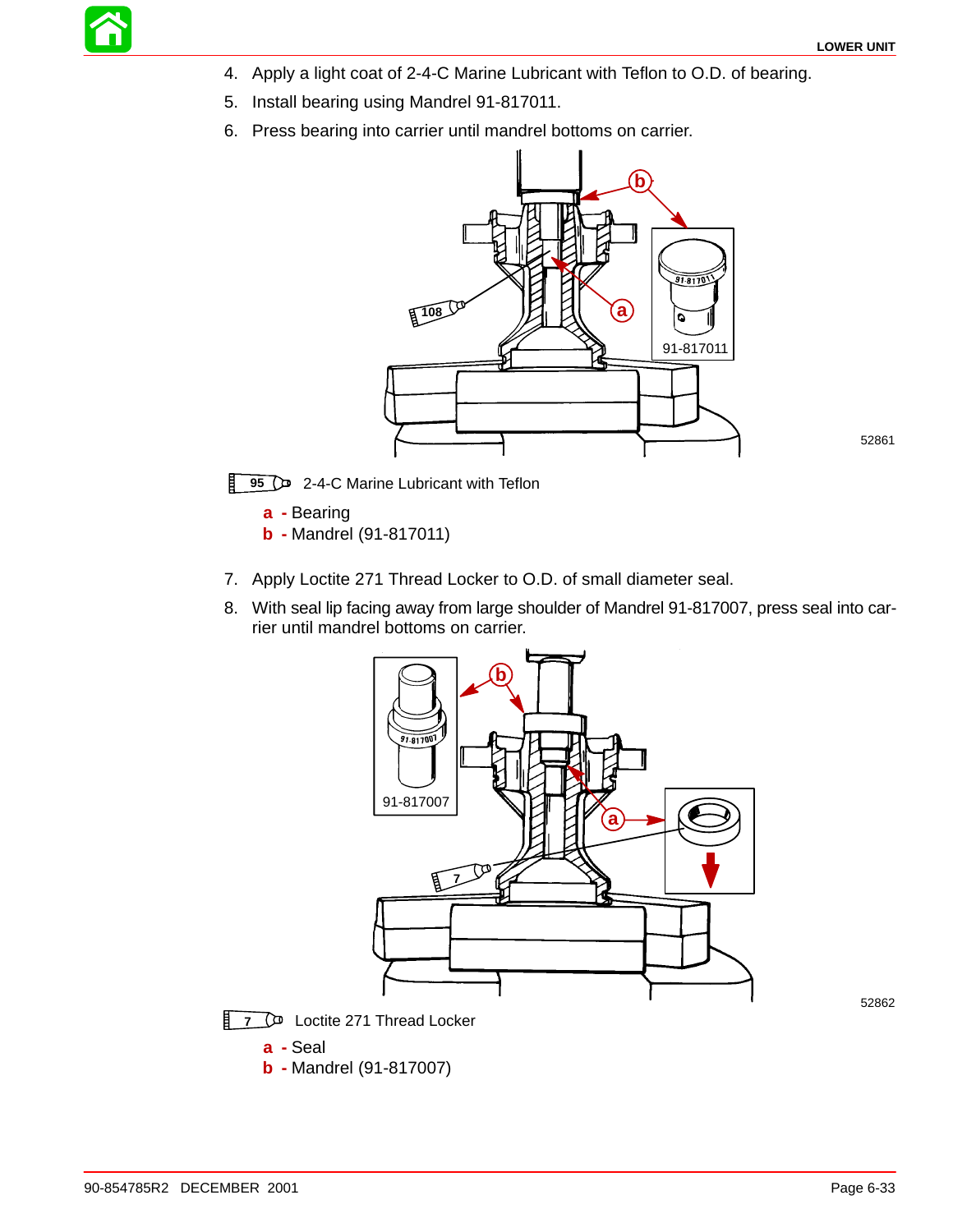

10. With seal lip FACING TOWARDS SMALL SHOULDER of Mandrel 91-817007, press seal into carrier until mandrel bottoms on carrier.



52863

**7 D** Loctite 271 Thread Locker

**a -** Seal

**b -** Mandrel (91-817007)

**Installation Note:** If service tools are not available, the following reference dimensions apply for installing bearing and seals to proper depths.

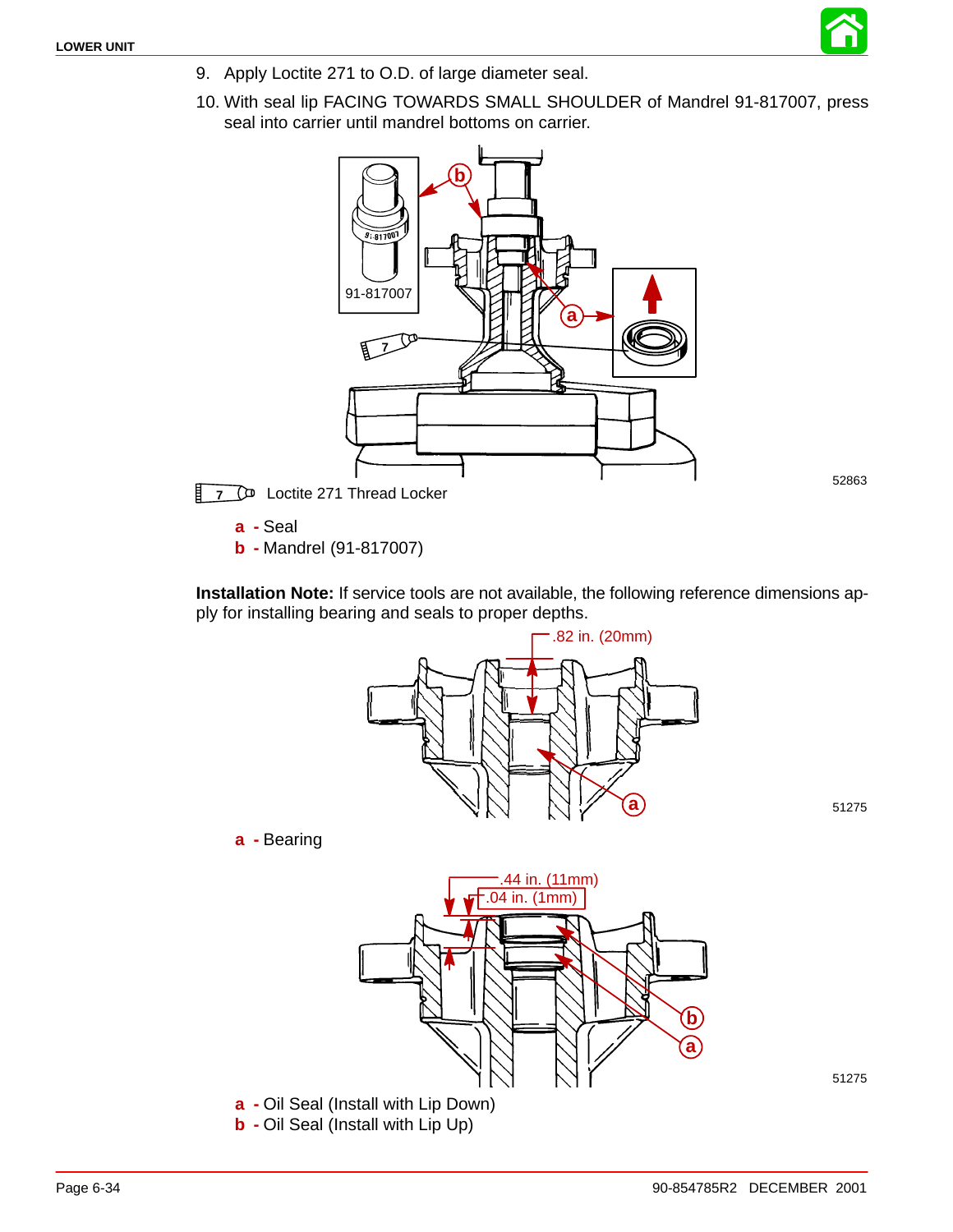11. Bearing carrier o-ring should be inspected for cuts and abrasions.

**NOTE:** It is a good repair procedure to replace all o-rings and seals regardless of appearance.

12. Apply 2-4-C Marine Lubricant with Teflon to o-ring and install on carrier.

13. Using suitable mandrel, press reverse gear assembly into carrier.



**95** 2-4-C with Teflon

**a -** O-ring

**b -** Mandrel (3/4 in. Socket)

**c -** Reverse Gear Assembly

## **Gear Housing Reassembly**

**IMPORTANT: This gear case assembly does not have have any shims for the gear assemblies. Backlash cannot be adjusted. The mechanic must verify that all bearing races are firmly seated in the gear case during reassembly and that all gear case components are in serviceable condition. Prior to installing the seal carrier and water pump assembly on the drive shaft, the FORWARD gear should be held stationary (with a screw driver or similar tool). While pulling up on the drive shaft, lightly turn the shaft back and forth. A light "clicking" sound should be heard indicating the presence of backlash between FORWARD and PINION gears. If this backlash is not present, the pinion gear race and/or forward gear race are not fully seated. Races should be removed and inspected for debris. Reinstall races and check backlash. If backlash is still not present, replace gear housing.**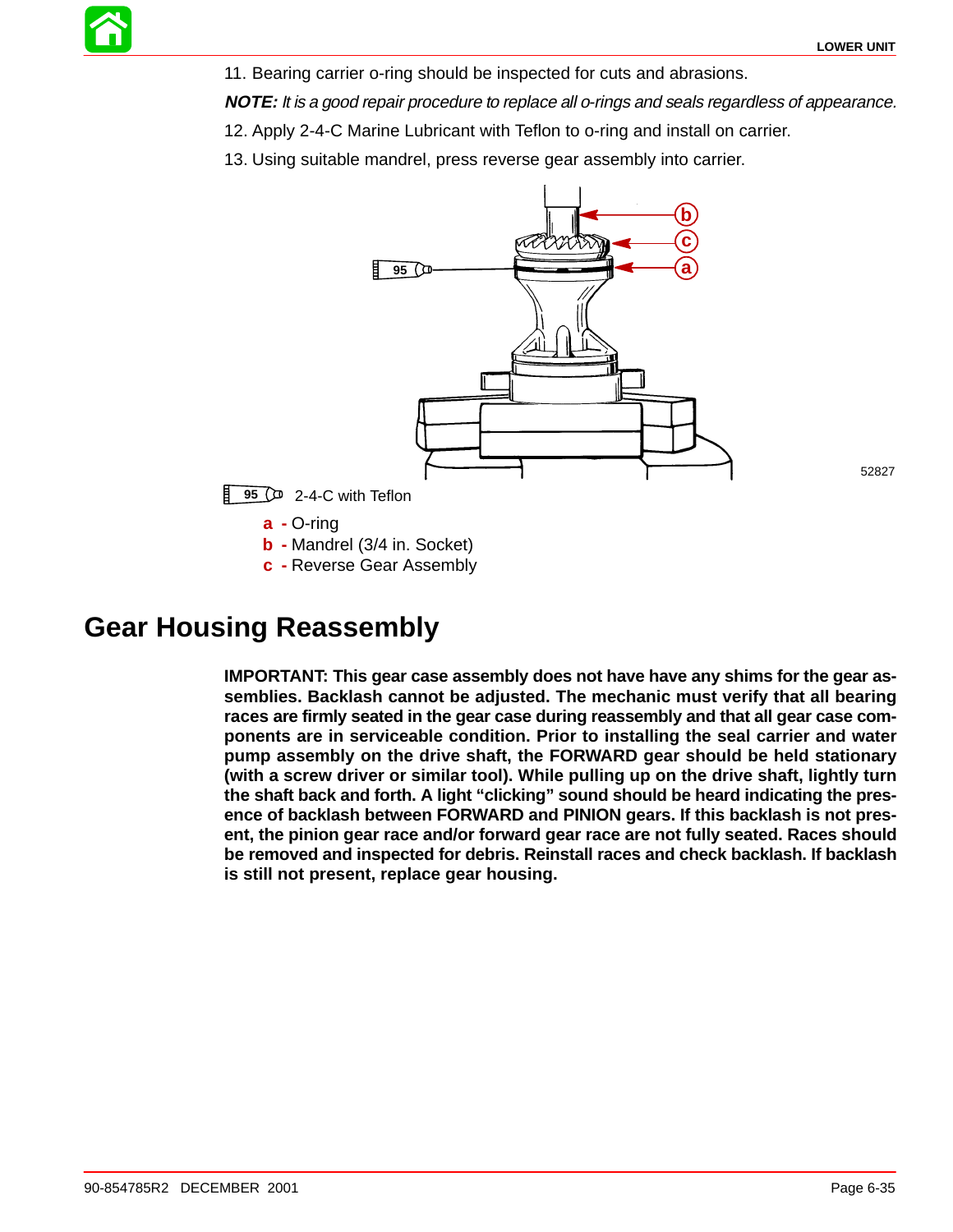#### **Shift Shaft Assembly**



- 1. Apply 2-4-C Marine Lubricant with Teflon to new o-rings and install o-rings on shift shaft and carrier.
- 2. Install carrier on shift shaft.

**IMPORTANT: When installing shift shaft assembly into gear housing, DO NOT BOT-TOM OUT SHAFT IN HOUSING. Pull up on shift shaft until shift boot is not deformed. If shaft is bottomed out, cross pin in clutch dog will be bent by cam follower when tightening carrier screws.**

- 3. Install shift shaft/carrier assembly into gear housing.
- 4. Secure boot to carrier with sta-strap.
- 5. Position shift shaft so ramp faces towards propeller shaft.



**95** 2-4-C Marine Lubricant with Teflon 52841

- **a -** O-rings
- **b -** Carrier
- **c -** Boot
- **d -** Sta-strap
- **e -** Ramp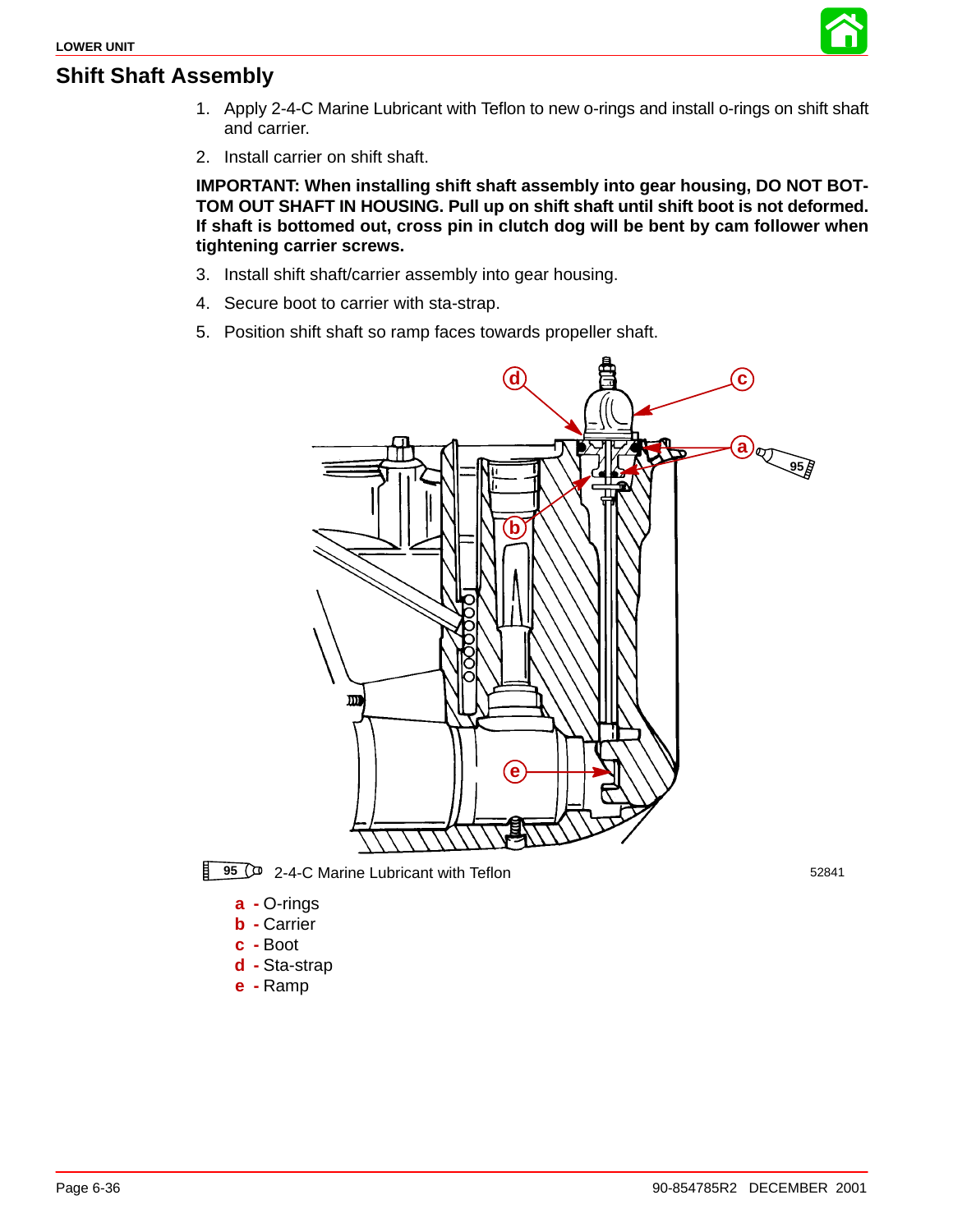#### **Pinion Bearing Race**

- 1. Apply Premium Gear Lubricant to O.D. of race.
- 2. Position race in gear housing (NUMBERS UP TAPERED SIDE FACING DOWN).
- 3. Draw race up into housing until seated.



**87** Premium Gear Lubricant

- **a -** Threaded Rod (91-31229)
- **b -** Washer (2) (12-34961)
- **c -** Bearing (31-85560)
- **d -** Plate (91-29310)
- **e -** Pilot (91-825199)
- **f -** Nut (11-24156)
- **g -** Mandrel (91-825198)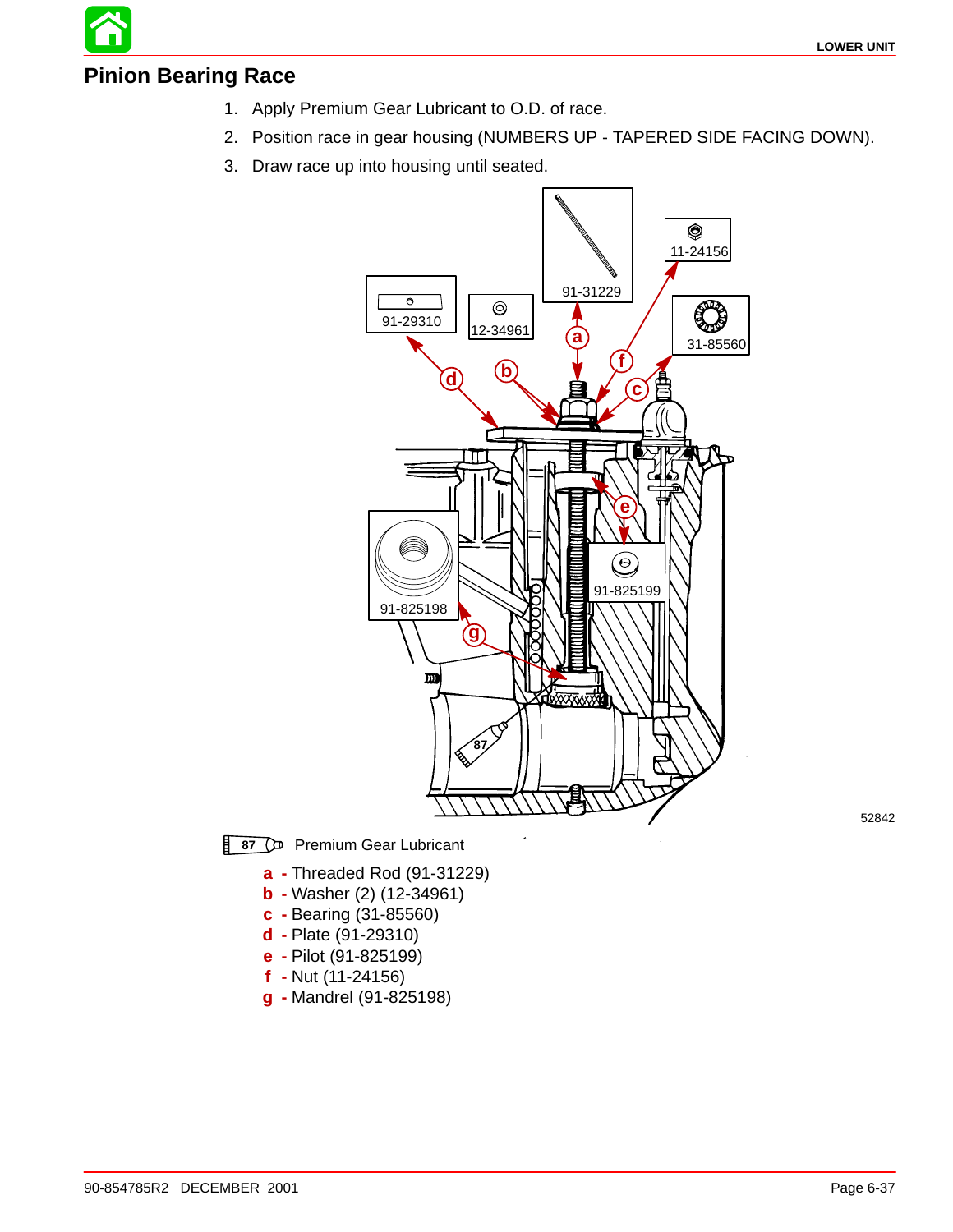

52843

#### **Forward Gear**

1. Apply Premium Gear Lubricant to O.D. of race. Install forward gear bearing race into housing using Mandrel 91-36571 and propeller shaft. Use a lead hammer on prop shaft to prevent damage to threads. Bearing carrier should be installed to keep prop shaft centered while seating race.



**87** Premium Gear Lubricant

**a -** Race

**b -** Mandrel (91-36571)

#### **NOTE:** Remove drain plug/magnet assembly from gear case (if installed) to prevent possible breakage of magnet if struck by forward gear.

2. Install forward gear and bearing assembly into forward gear race.



52870

**a -** Forward Gear Assembly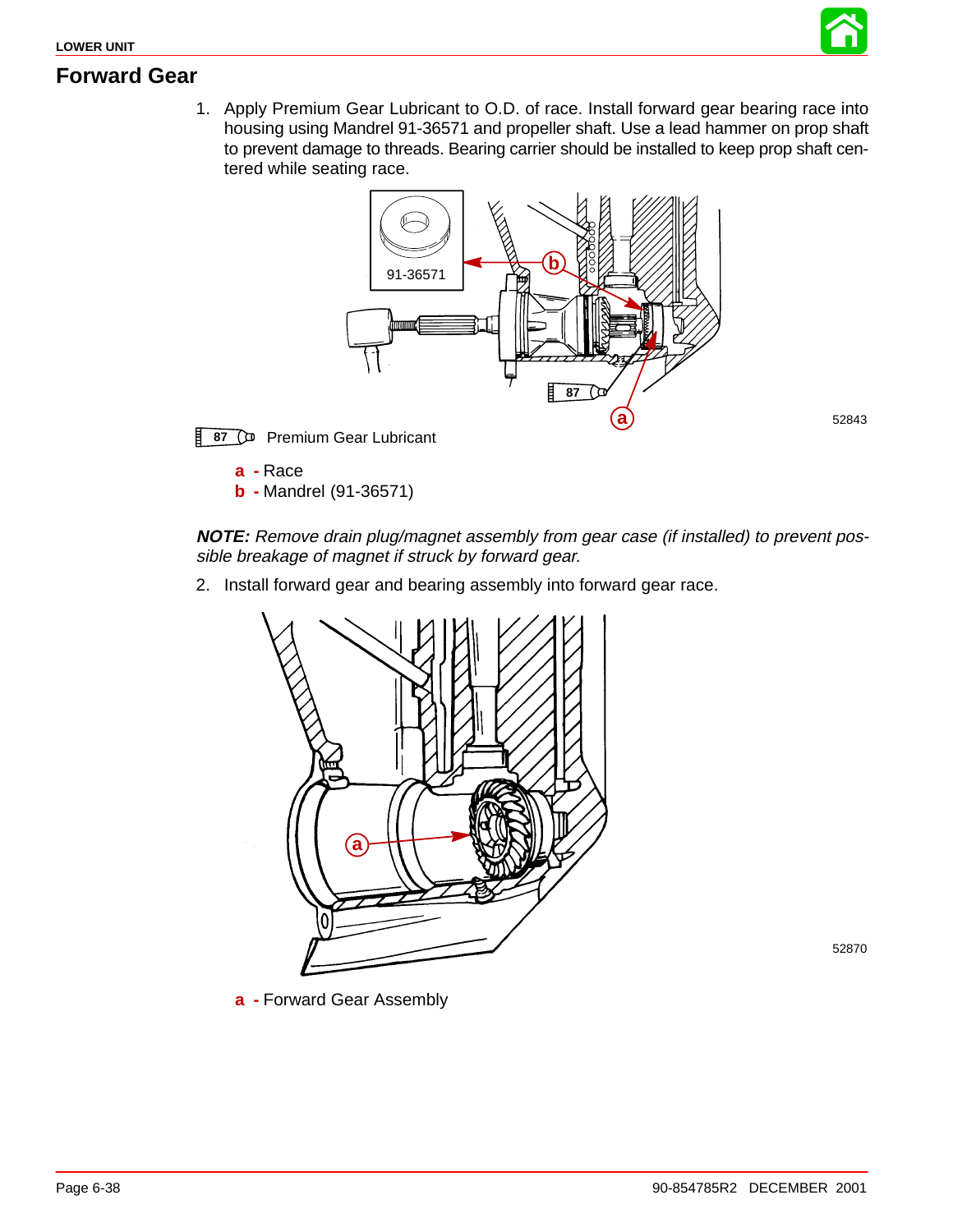

#### **Pinion Gear/Drive Shaft Assembly**

- 1. Clean pinion nut and pinion nut threads of drive shaft with Loctite 7649 Primer.
- 2. Position pinion bearing into race while installing drive shaft and pinion gear into housing.
- 3. Apply Loctite 271 to pinion nut threads.
- 4. Install **new** pinion nut, with rounded corners FACING pinion gear, onto drive shaft.

| <b>Models</b>                                         | <b>Drive Shaft Holding Tool</b> |
|-------------------------------------------------------|---------------------------------|
| 4-Stroke<br>Mercury/Mariner<br>25, 45/50              | 91-83180M                       |
| 2-Stroke<br>Force<br>40/50<br>Mercury<br>30/40, 40/50 | 91-825196                       |

5. Using Drive Shaft Holding Tool to hold drive shaft, tighten pinion nut to the specified torque.



**7 D** Loctite 271 Thread Locker

- **a -** Pinion Nut [Torque to 50 lb. ft. (67.8 N·m)]
- **b -** Pinion Gear
- **c -** Pinion Bearing
- **d -** Drive Shaft Holding Tool

**Pinion Gear Nut Torque**

50 lb. ft. (68 N·m)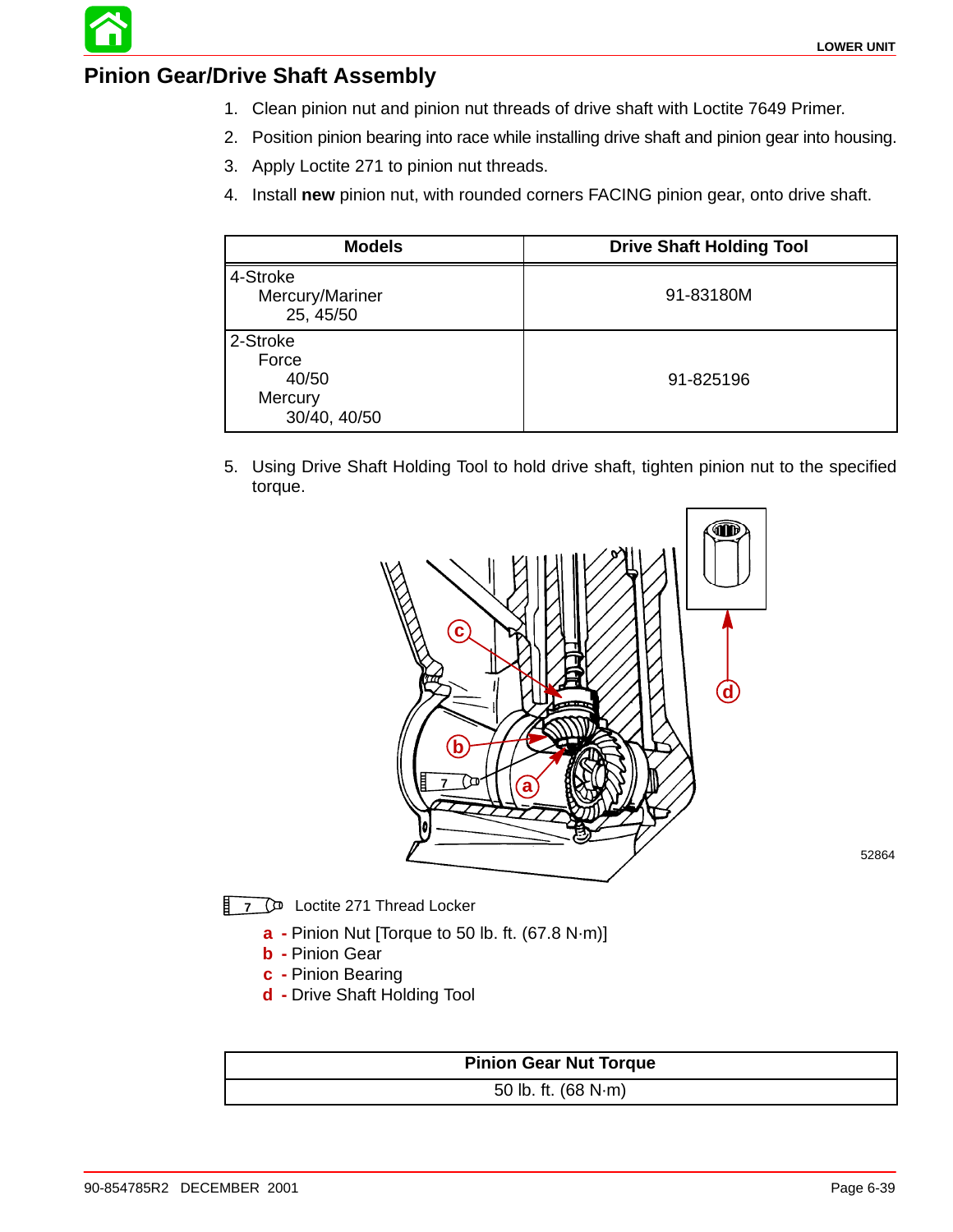



2. Insert cam follower spring into propeller shaft.



- **a -** Prop Shaft
- **b -** Retaining Spring
- **c -** Clutch Dog
- **d -** Cross Pin
- **e -** Cam Follower Spring
- **f -** Cam Follower
- 3. Using a 3/16 in. allen wrench or similar device, compress the follower spring enough to insert the cross pin partially through clutch.
- 4. Remove wrench and press cross pin through clutch and propeller shaft until flush.



52851

- **a -** Short Shoulder
- **b -** Allen Wrench
- **c -** Cross Pin
- 5. Reinstall retaining spring. position spring so as spring coils lay flat in clutch groove.



**a -** Spring

**NOTE:** Applying 2-4-C Marine Lubricant with Teflon to cam follower will aid in retention of follower in propeller shaft during installation of propeller shaft assembly into gear case.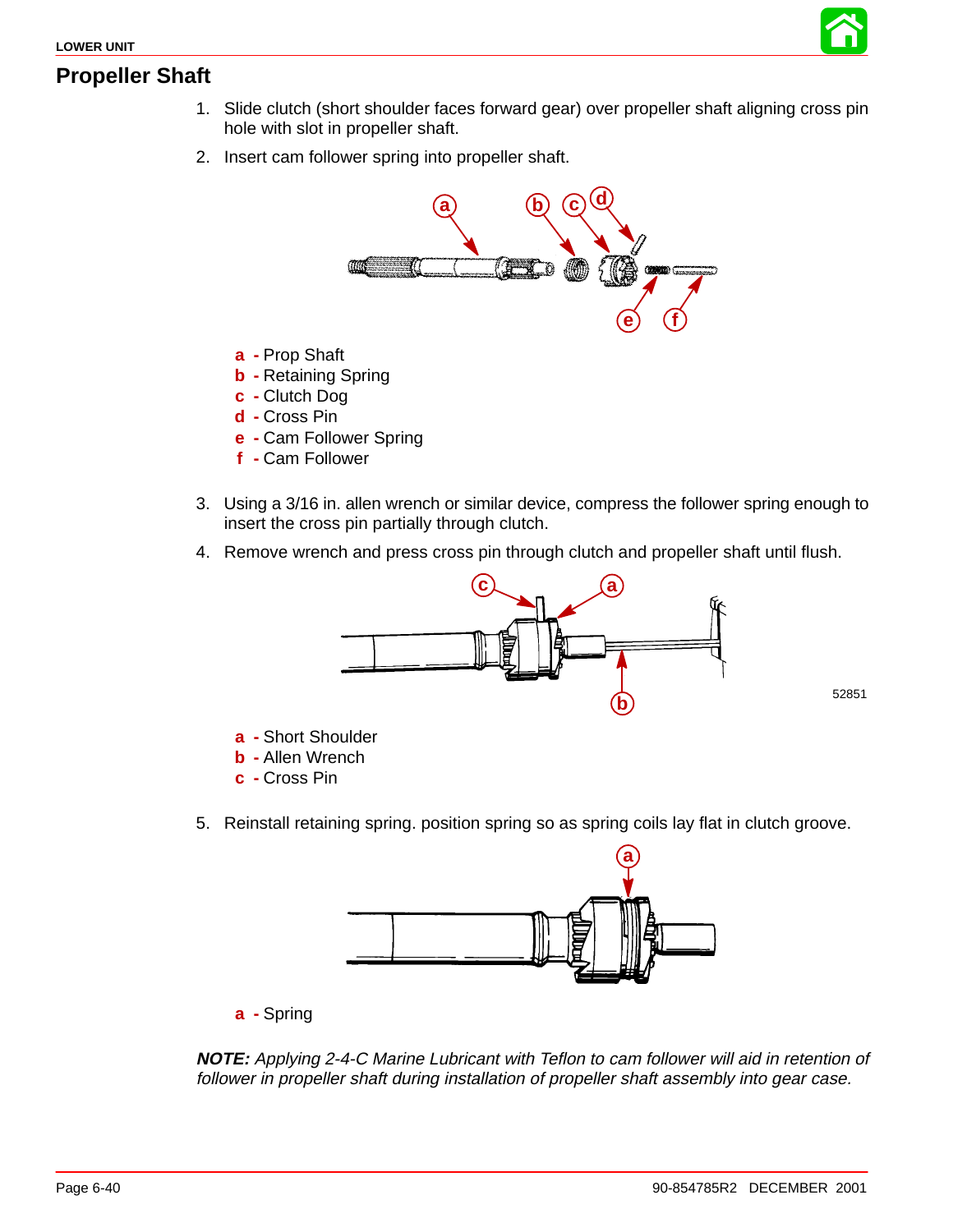6. Install cam follower.



**95** <sup>1</sup> 2-4-C Marine Lubricant with Teflon

**a -** Cam Follower

7. Install propeller shaft assembly into gear case.



**a -** Propeller Shaft Assembly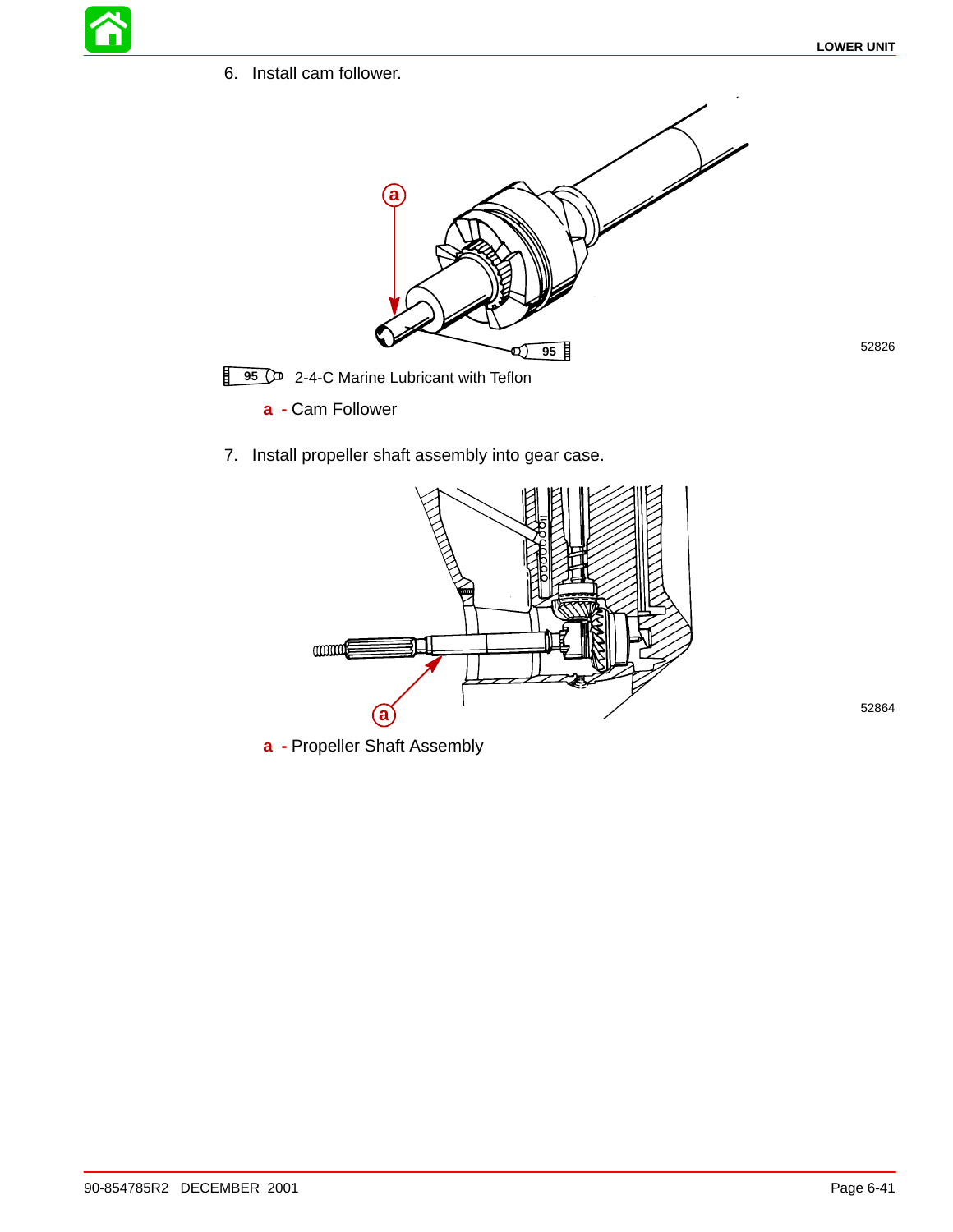#### **Bearing Carrier**



- 1. Install carrier into gear case.
- 2. Discard the original tab washers or the thin 0.063 in. (1.60 mm) flat washers and the 25 mm long screws on models listed. Install thicker flat washers and longer screws.

25 (2 Cylinder - 4 Stroke) USA . . . . . . . 0G621670 and below 45/50 (4 Cylinder - 4 Stroke) Non Big Foot USA . . . . . . . 0G621709 and below 30/40 (2 Cylinder - 2 Stroke) USA . . . . . . . 0G650736 and below Belgium .... NA 40/50 (3 Cylinder - 2 Stroke) USA . . . . . . . 0G650699 and below Belgium .... NA

Force 40/50 (2 Cylinder - 2 Stroke) USA . . . . . . . 0E323508 and below



- **a -** Screw 25 mm Long Discard
- **b -** Tab Washer Discard
- **c -** Thin Flat Washer 0.063 in. (1.60 mm) thick Discard
- 3. Install thicker flat washers and longer screws.



- **a -** Screw (10-855940-30) 1.18 in. (30 mm) Long
- **b -** Washer (12-855941) 0.090 in. (2.29 mm) Thick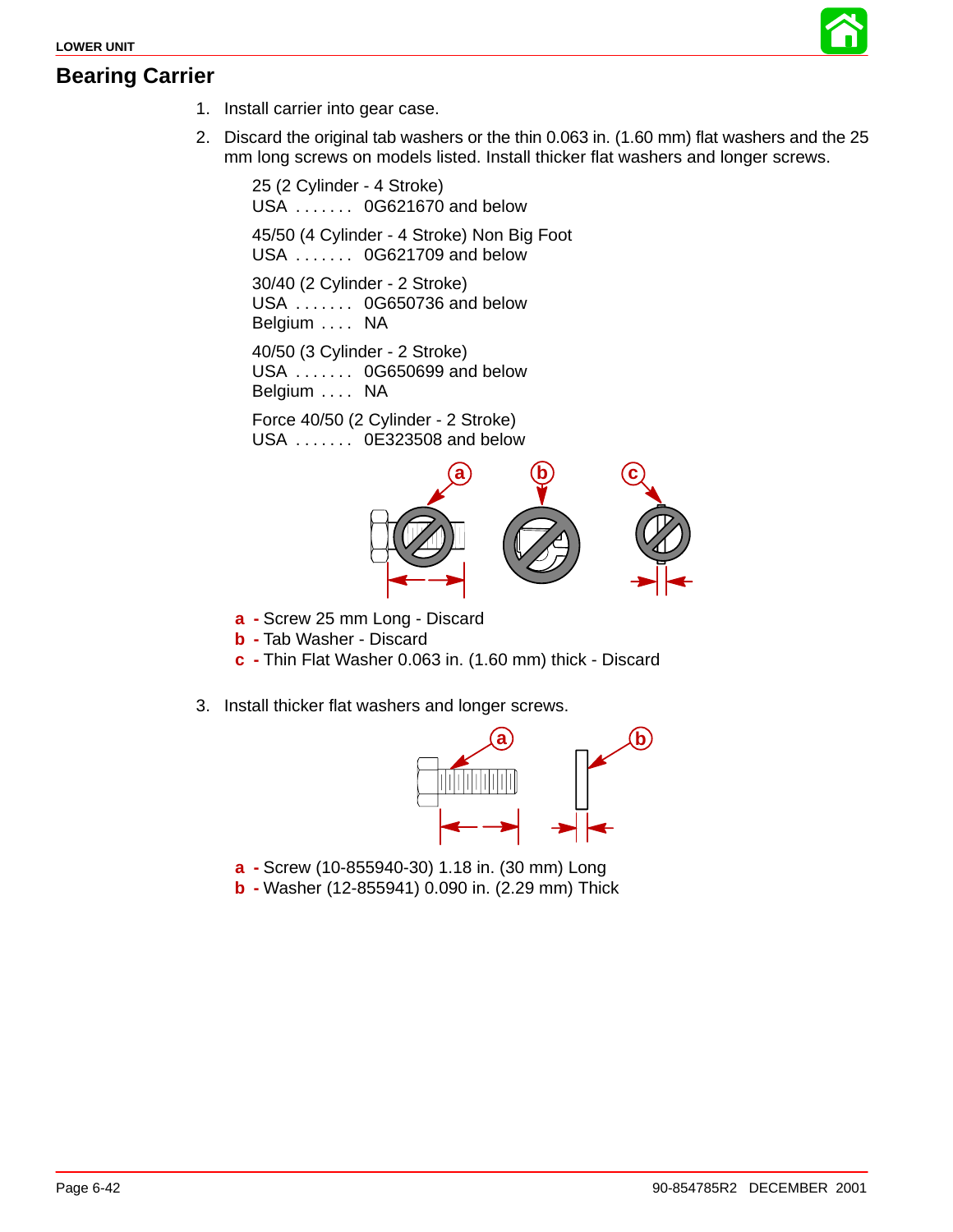51117

4. Tighten screws to the specified torque.



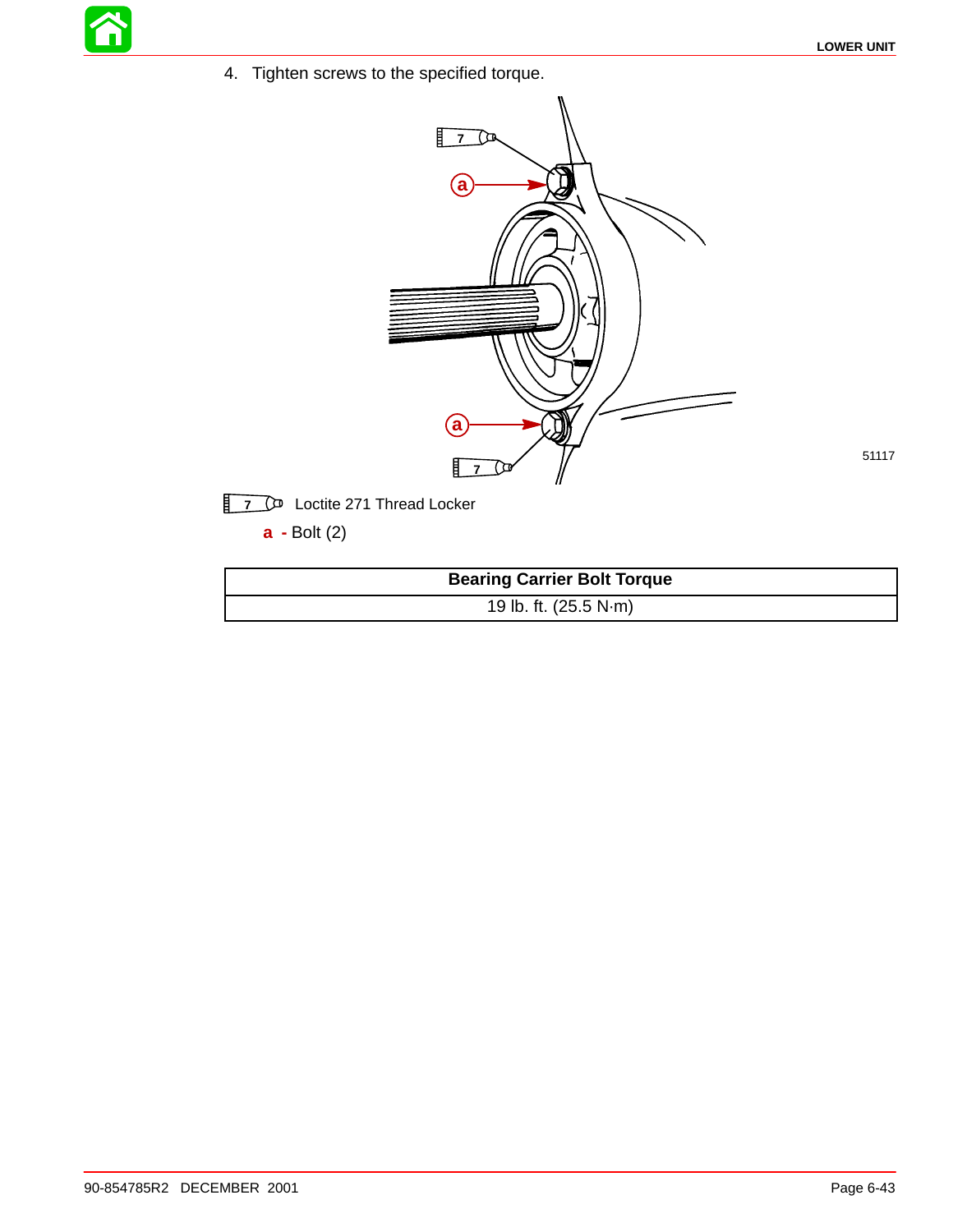

#### **Water Pump**

- 1. Install water pump seal carrier.
- 2. Install exhaust deflector plate, if removed.



52832

- **a -** Seal Carrier
- **b -** Exhaust Deflector
- 3. Install base gasket, face plate, pump cover gasket (NEOPRENE STRIP FACES UP), nylon washer and impeller key.



- **a -** Base Gasket
- **b -** Base Plate
- **c -** Cover Gasket
- **d -** Neoprene Strip
- **e -** Nylon Washer
- **f -** Key

**IMPORTANT: If impeller being installed has been previously used and vanes have taken a "set," DO NOT INSTALL THE IMPELLER WITH THE VANES REVERSED FROM THEIR PREVIOUS "SET" AS VANE BREAKAGE WILL OCCUR SHORTLY AFTER UNIT IS RETURNED TO SERVICE.**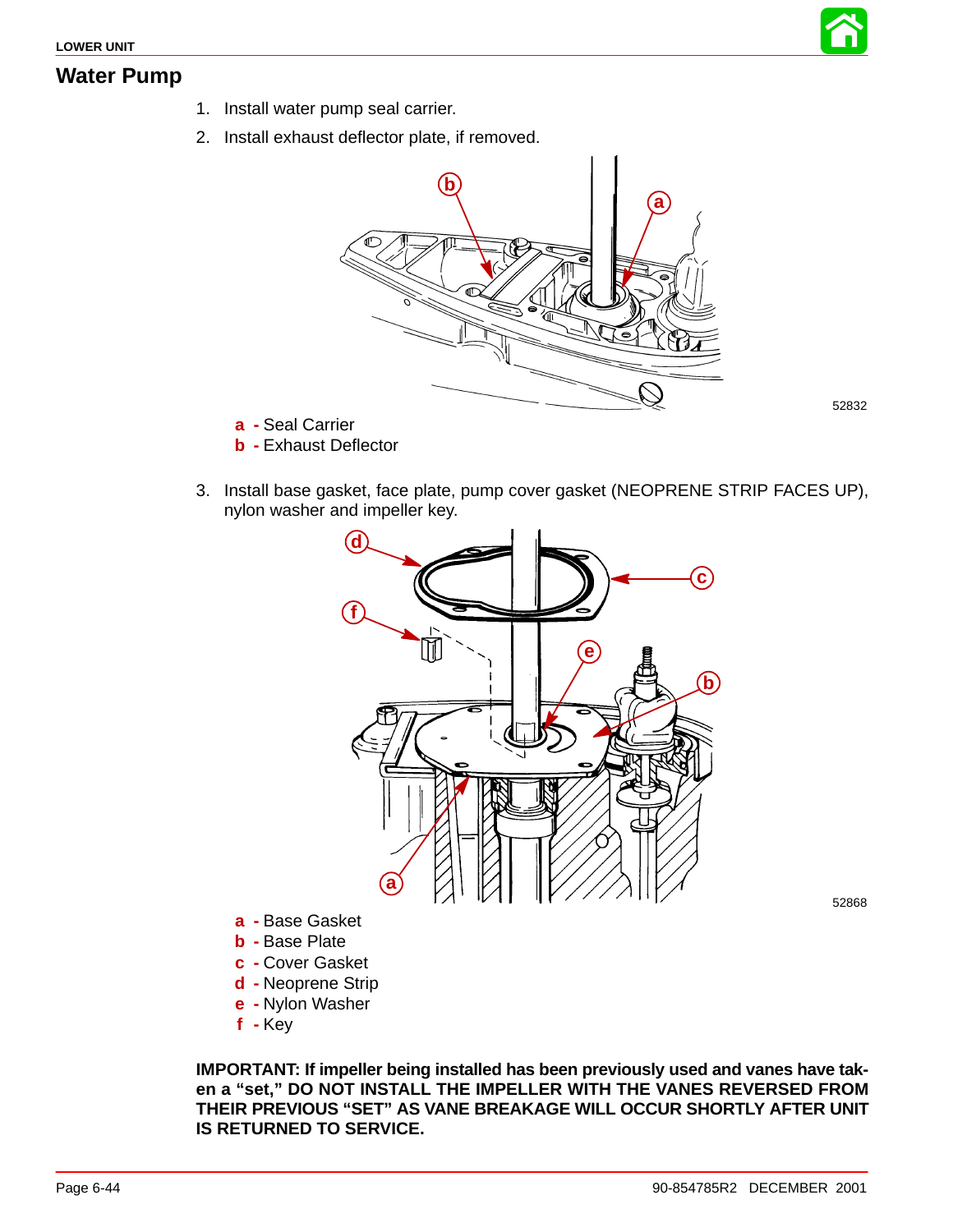4. Install impeller and nylon washer.



52869

- **a -** Impeller
- **b -** Nylon Washer

**NOTE:** Apply a light coat of 2-4-C Marine Lubricant with Teflon to inside of pump cover to ease installation of cover over impeller.

- 5. Install pump cover. Rotate drive shaft CLOCKWISE while pressing cover down over impeller.
- 6. Apply Loctite 271 to retaining screws and tighten screws to the specified torque.



- **7** D<sup>D</sup> Loctite 271 Thread Locker
	- **a -** Cover
	- **b -** Bolts (4)

| <b>Water Pump Cover Bolt Torque</b> |  |  |
|-------------------------------------|--|--|
| 60 lb. in. $(7 N·m)$                |  |  |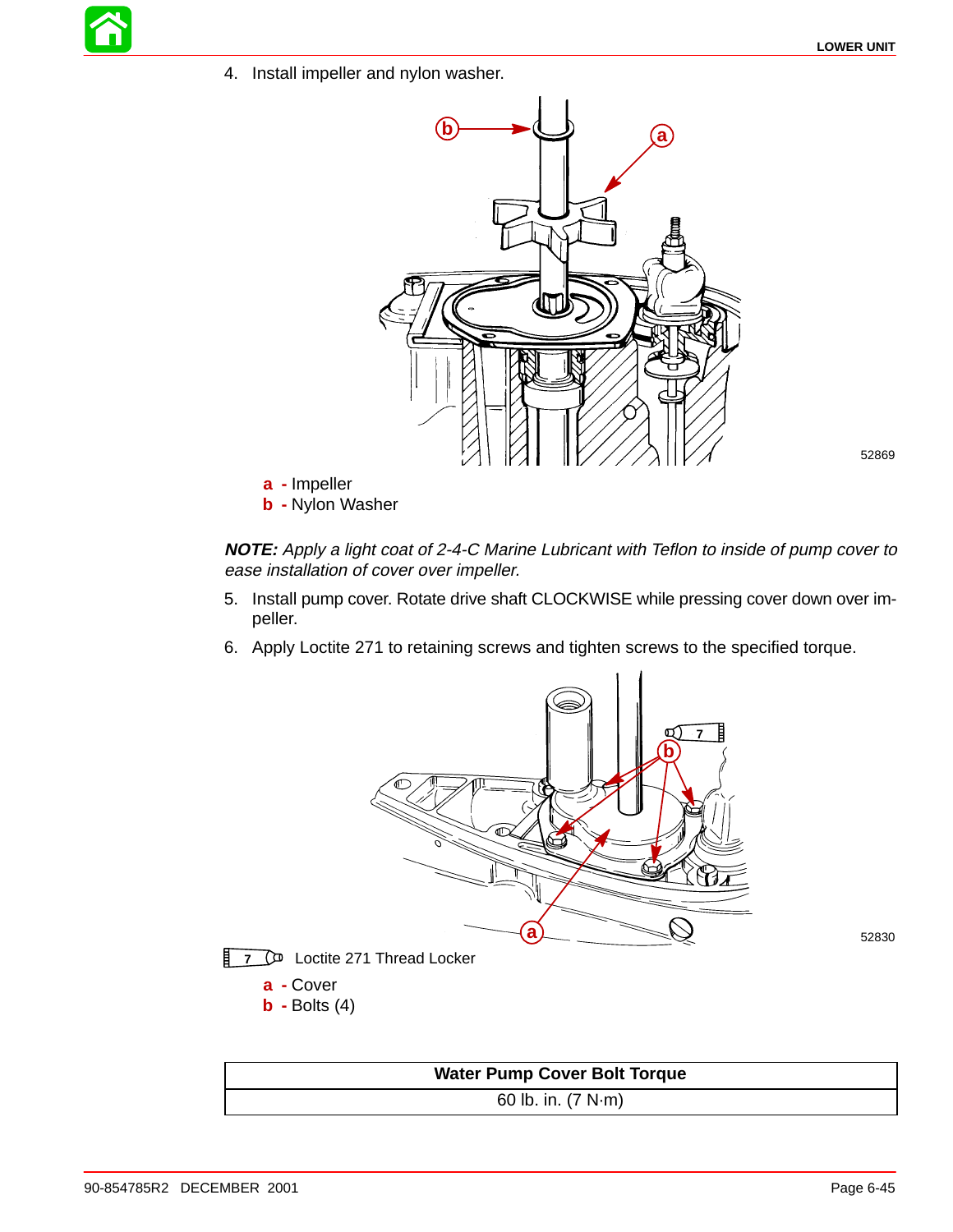

## **Gear Housing Pressure Test**

1. Remove vent plug and install pressure test gauge. Tighten securely.



- 2. Pressurize housing to 10-12 PSI (69-83 kPa) and observe gauge for 5 minutes.
- 3. Rotate drive shaft, prop shaft and move shift rod while housing is pressurized to check for leaks.



- 4. If pressure drop is noted immerse housing in water.
- 5. Re-pressurize to 10-12 PSI (69-83 kPa) and check for air bubbles.
- 6. Replace leaking seals as necessary. Retest housing.

**NOTE:** It should hold 10-12 PSI (69-83 kPa) for 5 minutes.

7. Remove tester from housing and install vent plug.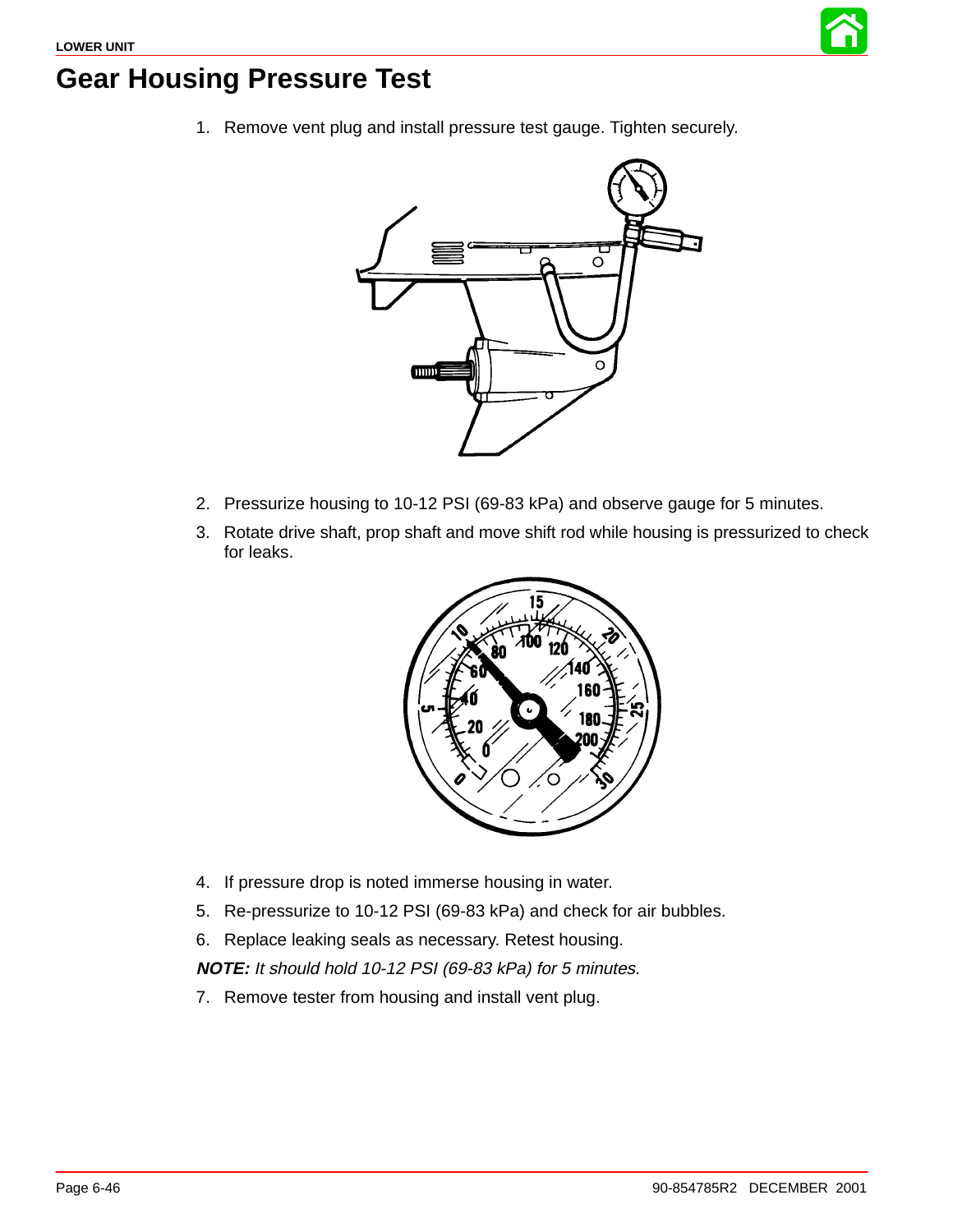# **Gear Housing Installation**

## **Filling Gear Housing with Lubricant**

**NOTE:** Gear housing lubricant capacity is approximately 14.9 fl. oz. (440 ml).

#### **WARNING**

**If gear housing is installed on outboard, disconnect (and isolate) spark plug leads from spark plugs before working near the propeller.**

## **CAUTION**

**Do not use automotive grease in the gear housing. Use only Premium Gear Lube.**

1. Remove any gasket material from "Fill" and "Vent" plugs and gear housing. Install new gaskets on "Fill" and "Vent" plugs.

**IMPORTANT: Never add lubricant without removing "Vent" plug. Gear housing cannot be filled because of trapped air. Fill gear housing when driveshaft is in a vertical position.**

- 2. Remove "Fill" plug and gasket.
- 3. Insert lubricant tube in "Fill" hole, then remove "Vent" plug and gasket.
- 4. Fill until excess lubricant flows out of "Vent" hole.
- 5. Replace this "Vent" plug and gasket.
- 6. Install "Fill" plug and gasket.



**a -** "Vent" Plug

7. Tighten Fill and Vent plugs to the specified torque.

| <b>Fill and Vent Plug Torque</b> |
|----------------------------------|
| 55 lb. in. (6 N·m)               |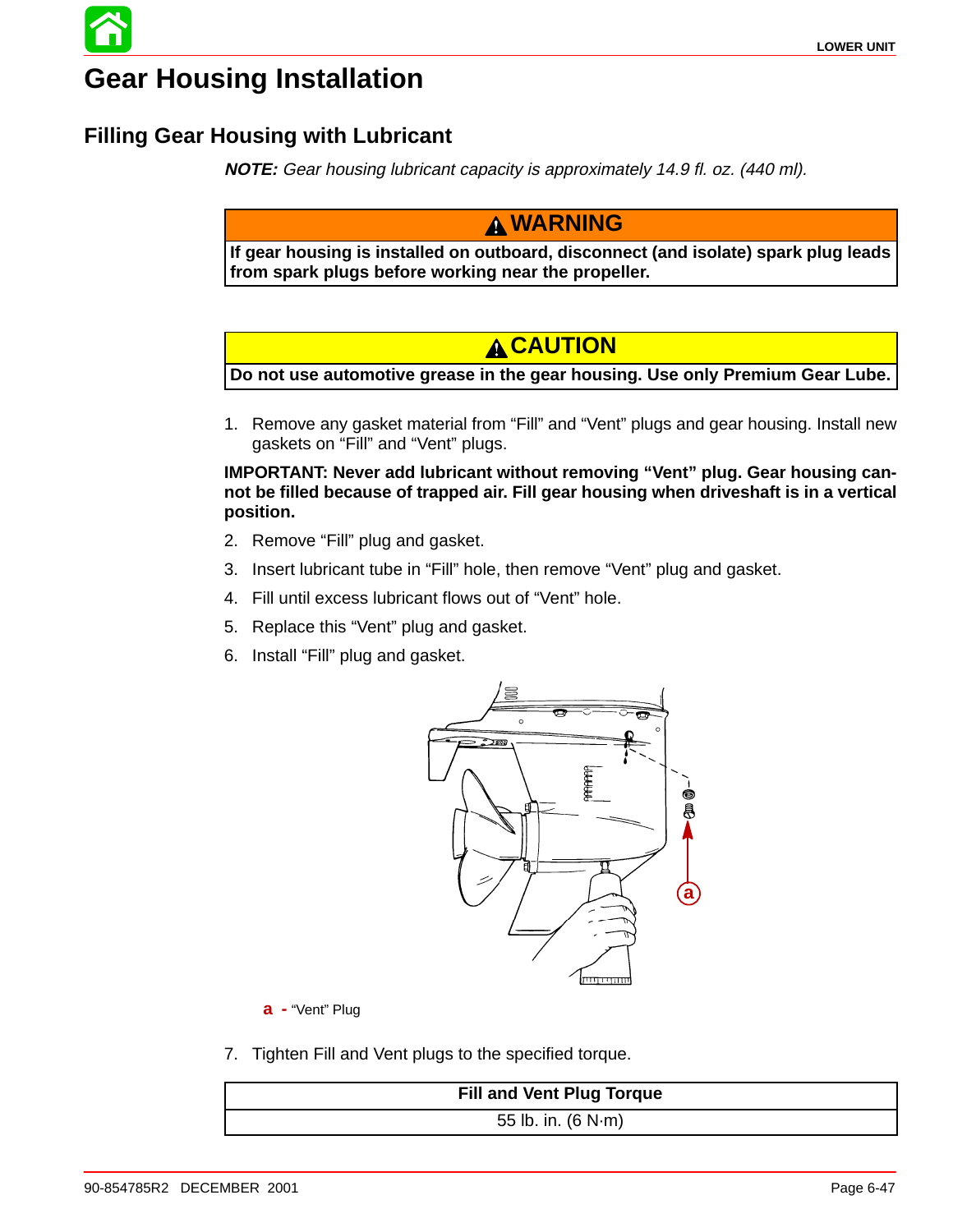



#### **WARNING**

**Disconnect (and isolate) spark plug leads before installing gear housing onto drive shaft housing.**

- 1. Position shift lever in NEUTRAL gear position.
- 2. Tilt engine to full "Up" position. Engage tilt lock lever.
- 3. Shift gear housing into NEUTRAL. Propeller shaft will rotate freely in either direction.

#### **IMPORTANT: Liberally apply 2-4-C Marine Lubricant with Teflon to drive shaft splines.**

4. Position drive shaft into drive shaft housing. Move gear housing upwards in drive shaft housing while aligning both shift shafts, water tube seal and drive shaft splines.

**NOTE:** If the drive shaft splines will not align with the crankshaft splines, rotate flywheel slightly while pushing gear housing into drive shaft housing.

5. Install 4 screws and washers, (two each side). Tighten screws to the specified torque.



**a -** Bolt and Washers (2 each side)

| <b>Gear Housing Bolt Torque</b> |
|---------------------------------|
| 40 lb. ft. $(54 N·m)$           |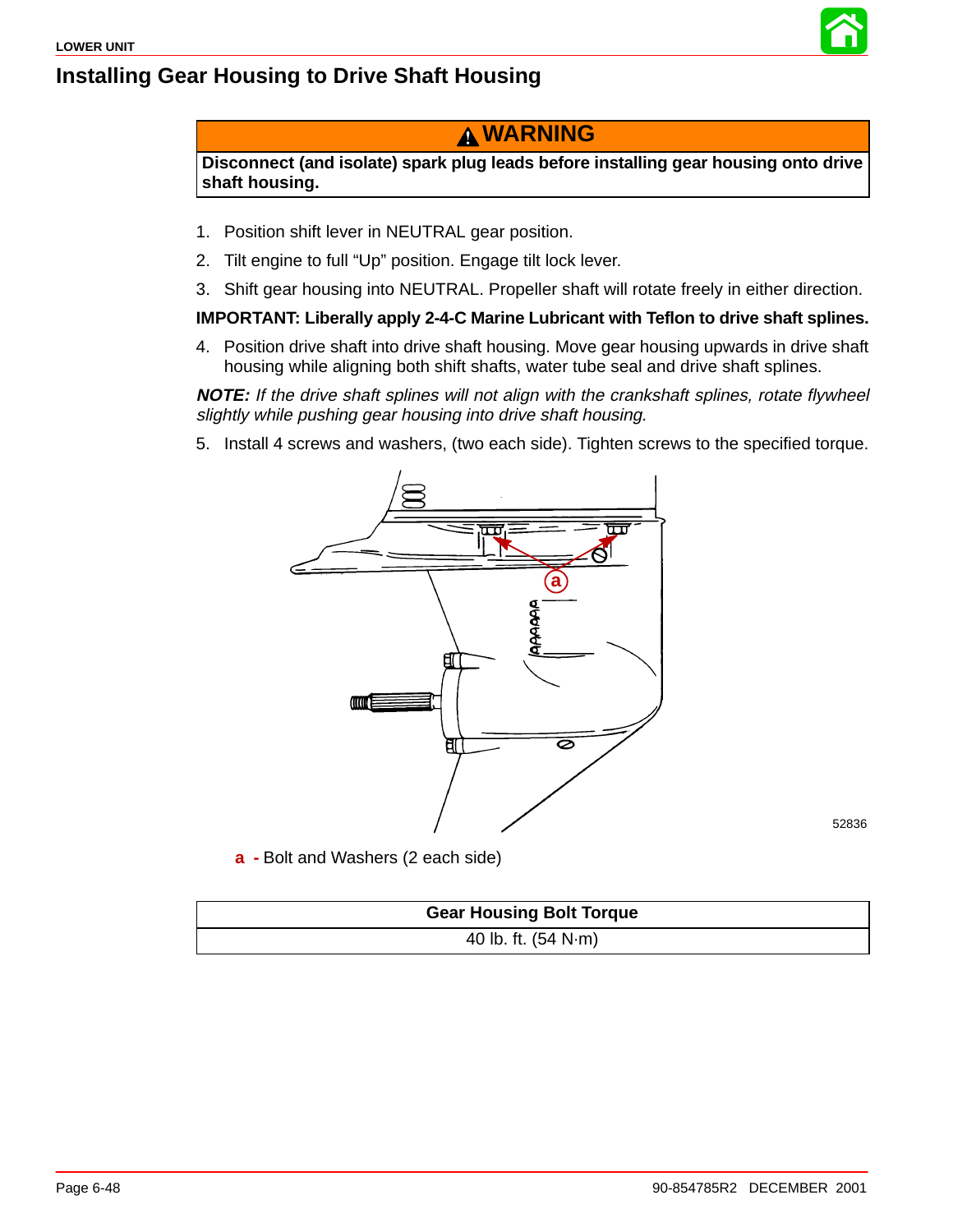6. Reconnect shift shaft with coupler nut and jam nut. Tighten jam nut against coupler nut.

**NOTE:** After reconnecting shift shaft, bottom of jam nut should be approximately flush with top of spray plate.

#### **30/40, 40/50, FORCE 40/50**



52834

- **a -** Coupler Nut
- **b -** Jam Nut
- **c -** Spray Plate
- 7. Connect shift shaft by sliding retainer to the right and snapping into upper "locked" position.

#### **25 (4 STROKE), 45/50 (4 STROKE)**



53859

**a -** Retainer **b -** Lower Clip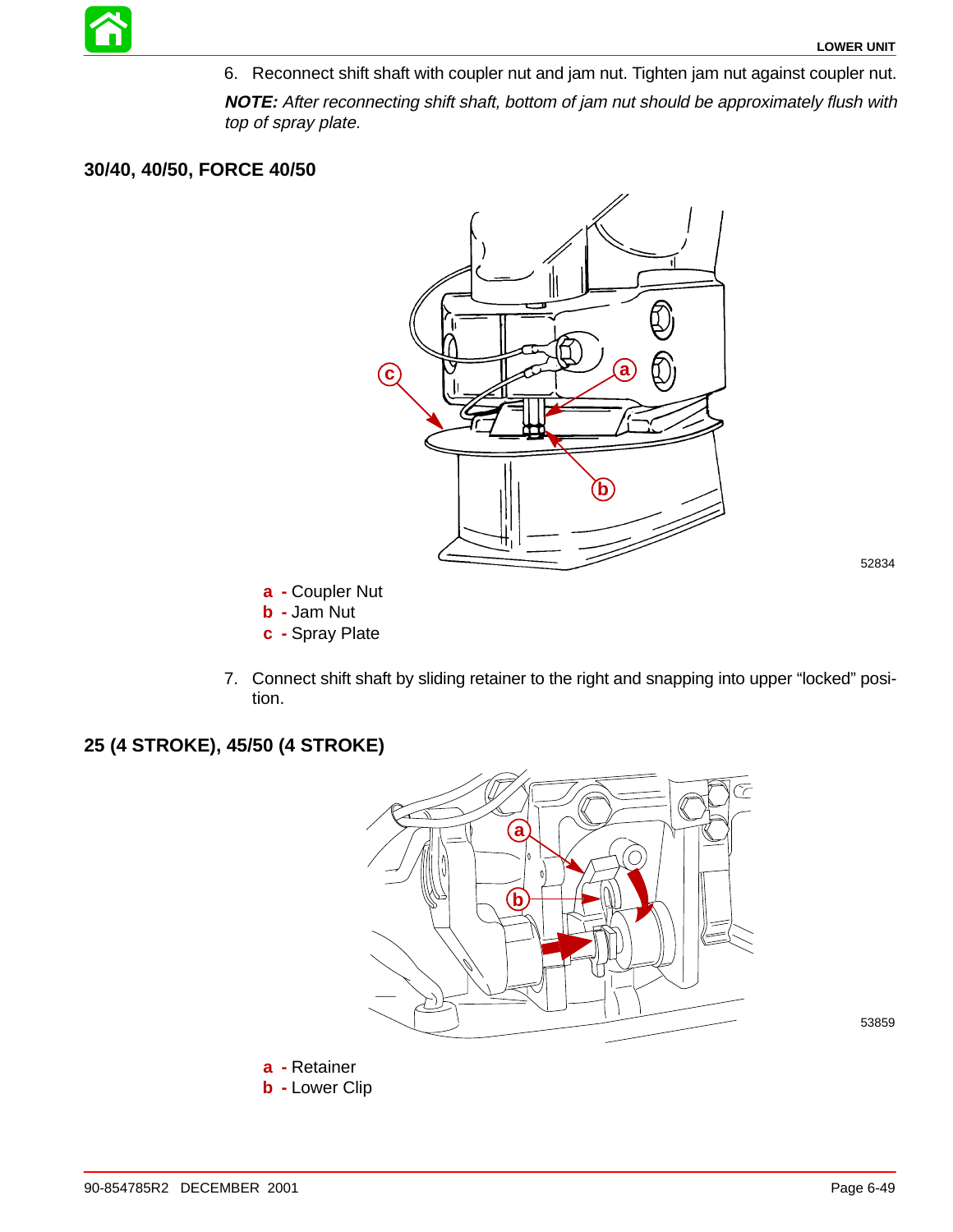8. Install locknut and washer. Tighten nut to the specified torque.



52833

**a -** Locknut and Washer

| <b>Gear Housing Mounting Stud Nut Torque</b> |  |
|----------------------------------------------|--|
| 40 lb. ft. $(54 N·m)$                        |  |

- 9. Check shift operation.
	- a. In NEUTRAL, propeller shaft should turn freely in either direction.
	- b. In FORWARD, propeller shaft SHOULD NOT TURN COUNTERCLOCKWISE.
	- c. In REVERSE, propeller shaft SHOULD NOT TURN IN EITHER DIRECTION.

**IMPORTANT: If shift operation is not as described, remove the gear housing and correct the shift operation.**